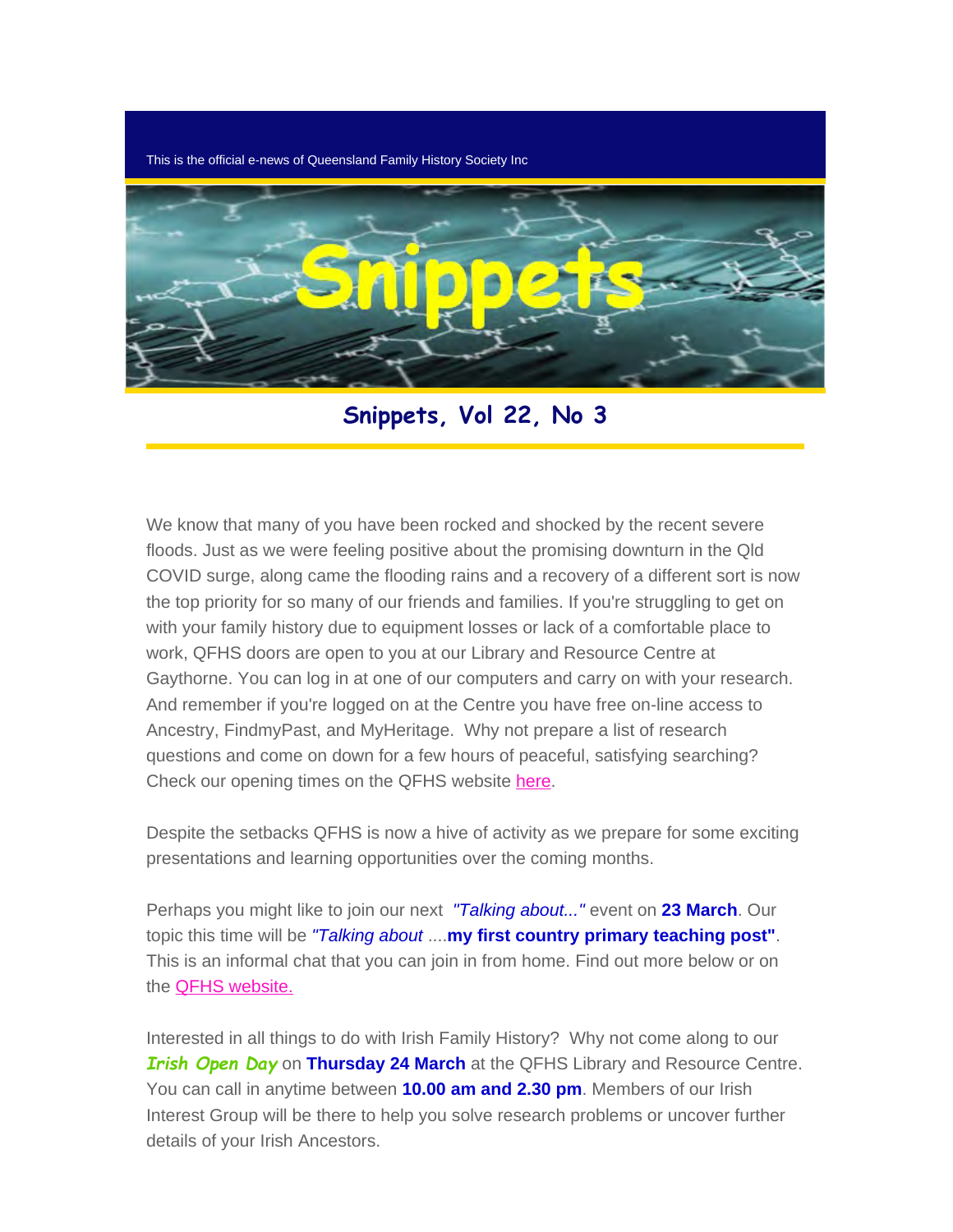#### **Members' Meeting**

You still have time to register for this week's members' meeting - *Beacons by the Sea* on **Wednesday 16 March 1.00 - 3.00 pm**. This is a hybrid meeting. You can attend at the QFHS Library and Resource Centre or join via Zoom. Guest speaker Eve Terry will join us to discuss the interesting and, in some cases, tragic history of Lighthouses in Queensland. Register [here](https://www.eventbrite.com.au/e/members-meeting-march-eve-terry-tickets-247782041757) if you're keen to hear about it.

Best wishes to all our members especially those impacted by flooding in Queensland and New South Wales. We hope you all receive an abundance of help and support. Our team of wonderful QFHS volunteers and educators are always on hand to inform, inspire and help.

*Pat Smith* **Editor**

## **Calendar**

#### **March 2022**

[16 Mar - Members' Meeting - Beacons by the Sea: Lighthouses in Queensland. With](https://www.qfhs.org.au/CalendarEvent.aspx?dt=20220316_130000_36) [guest speaker Eve Terry, NAA.](https://www.qfhs.org.au/CalendarEvent.aspx?dt=20220316_130000_36)

- [18 Mar New Members' Welcome and Orientation](https://www.qfhs.org.au/CalendarEvent.aspx?dt=20220318_090000_37)
- [19 Mar Family History Writing Group](https://www.qfhs.org.au/CalendarEvent.aspx?dt=20220319_090000_38)
- [19 Mar The Master Genealogist User Group](https://www.qfhs.org.au/CalendarEvent.aspx?dt=20220319_133000_39)
- [20 Mar Welsh Interest Group](https://www.qfhs.org.au/CalendarEvent.aspx?dt=20220320_100000_40)
- 21 Mar Finding your family: a beginners course in research
- [23 Mar Talking about...My first country primary teaching post](https://www.qfhs.org.au/CalendarEvent.aspx?dt=20220323_100000_170)
- 24 Mar **[Irish Research Day](https://www.qfhs.org.au/CalendarEvent.aspx?dt=20220324_110000_174)**
- 24 Mar [English West Country Group](https://www.qfhs.org.au/CalendarEvent.aspx?dt=20220324_120000_42)
- 25 Mar [-Methodologies: researching, organising, assessing, evaluating with a view to](https://www.qfhs.org.au/CalendarEvent.aspx?dt=20220325_100000_161) [writing.](https://www.qfhs.org.au/CalendarEvent.aspx?dt=20220325_100000_161)
- 26 Mar [Central European Group.](https://www.qfhs.org.au/CalendarEvent.aspx?dt=20220326_100000_43)
- 29 Mar Learn@QFHS [Historic Ordnance Survey maps: a window into the past](https://www.qfhs.org.au/CalendarEvent.aspx?dt=20220329_193000_169)

#### **April 2022**

- 01 Apr [Family Tree Maker User Group](https://www.qfhs.org.au/CalendarEvent.aspx?dt=20220401_100000_44)
- 02 Apr **[DNA Interest Group](https://www.qfhs.org.au/CalendarEvent.aspx?dt=20220402_133000_45)**
- 03 Apr [Family Historian Software](https://www.qfhs.org.au/CalendarEvent.aspx?dt=20220403_130000_166)
- 06 Apr [Management Committee Meeting](https://www.qfhs.org.au/CalendarEvent.aspx?dt=20220406_193000_46)
- 08 Apr [Learn@QFHS Queensland's online family history resources Presenter Dr](https://www.qfhs.org.au/CalendarEvent.aspx?dt=20220408_100000_47)

[Kerry Raymond](https://www.qfhs.org.au/CalendarEvent.aspx?dt=20220408_100000_47)

09 Apr - [Irish Interest Group](https://www.qfhs.org.au/CalendarEvent.aspx?dt=20220409_103000_48)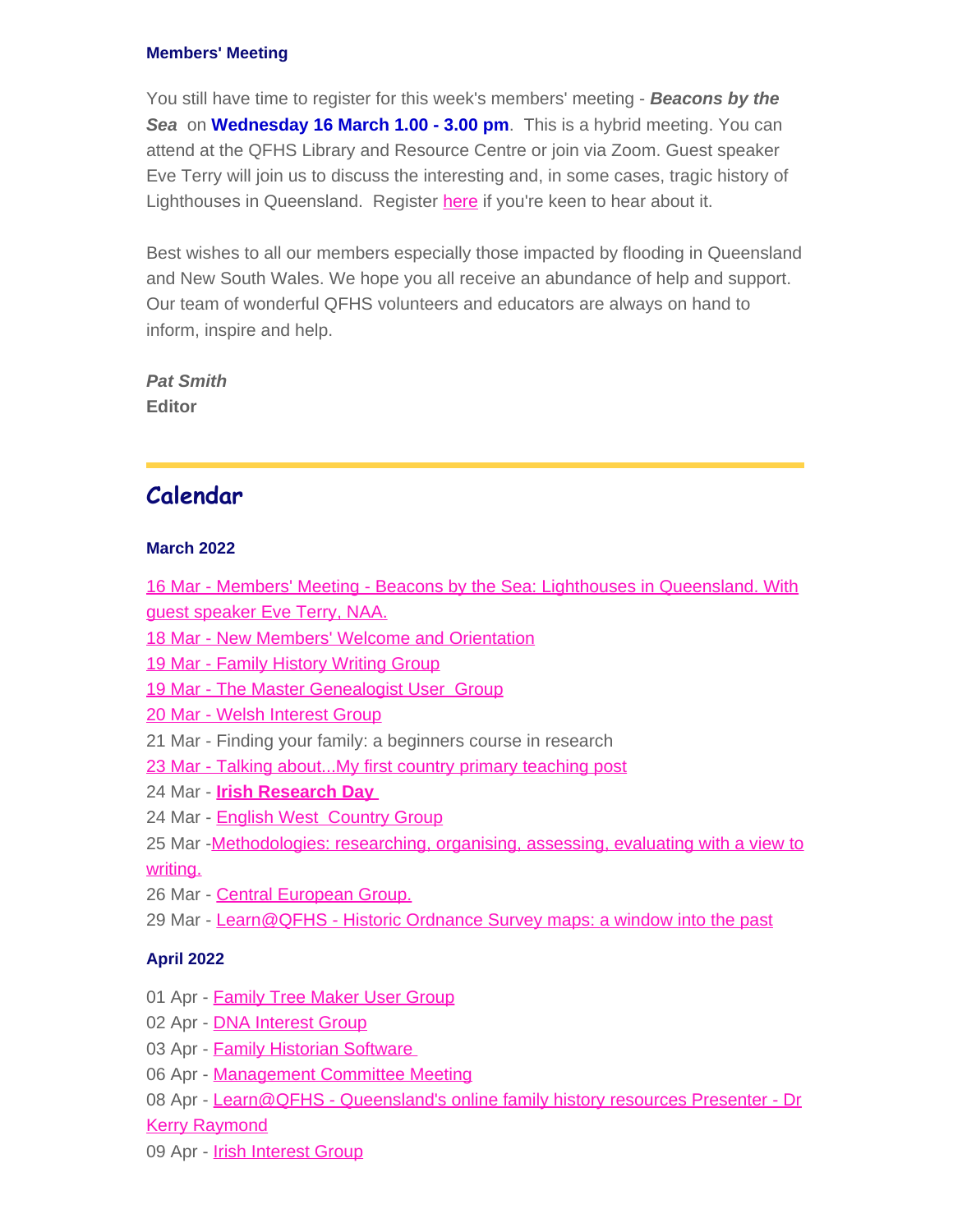- 10 Apr [Colonial India and the Far East Interest Group](https://www.qfhs.org.au/CalendarEvent.aspx?dt=20220410_103000_49)
- 15 Apr [Closed Good Friday](https://www.qfhs.org.au/CalendarEvent.aspx?dt=20220415_000000_50)
- 16 Apr [Closed Easter Saturday](https://www.qfhs.org.au/CalendarEvent.aspx?dt=20220416_000000_51)
- 17 Apr [Closed Easter Sunday](https://www.qfhs.org.au/CalendarEvent.aspx?dt=20220417_000000_52)
- 18 Apr [Closed- Easter Monday](https://www.qfhs.org.au/CalendarEvent.aspx?dt=20220418_000000_53)
- 20 Apr [Members'](https://www.qfhs.org.au/CalendarEvent.aspx?dt=20220420_193000_54) [Meeting Canon D. J. Garland, Toowong Cemetery and the](https://www.qfhs.org.au/CalendarEvent.aspx?dt=20220420_193000_54)
- [origins of Anzac Day. With guest speaker Dr Hilda Maclean, QFHS.](https://www.qfhs.org.au/CalendarEvent.aspx?dt=20220420_193000_54)
- 25 Apr **[Anzac Day Public Holiday Library Closed](https://www.qfhs.org.au/CalendarEvent.aspx?dt=20220425_000000_55)**

# **Leading News**



# **Irish Research Day**

**24th March 10:00 am - 2:30 pm QFHS Library and Resource Centre 58 Bellevue Ave (off Lade St), Gaythorne**

# **Researching Irish Ancestors ?**

Our Irish Interest Group is holding an all-day get together to focus on your research and help you find out more.

Come in at any time during opening hours and stay as long as you like. Work alongside others and help each other as required. Make a day of it - bring your lunch! Some Irish-themed nibblies will be available.

Please contact **Dale Fogarty**, the convenor of the Irish Interest Group **irish@qfhs.org.au** to register your interest in attending or just turn up.

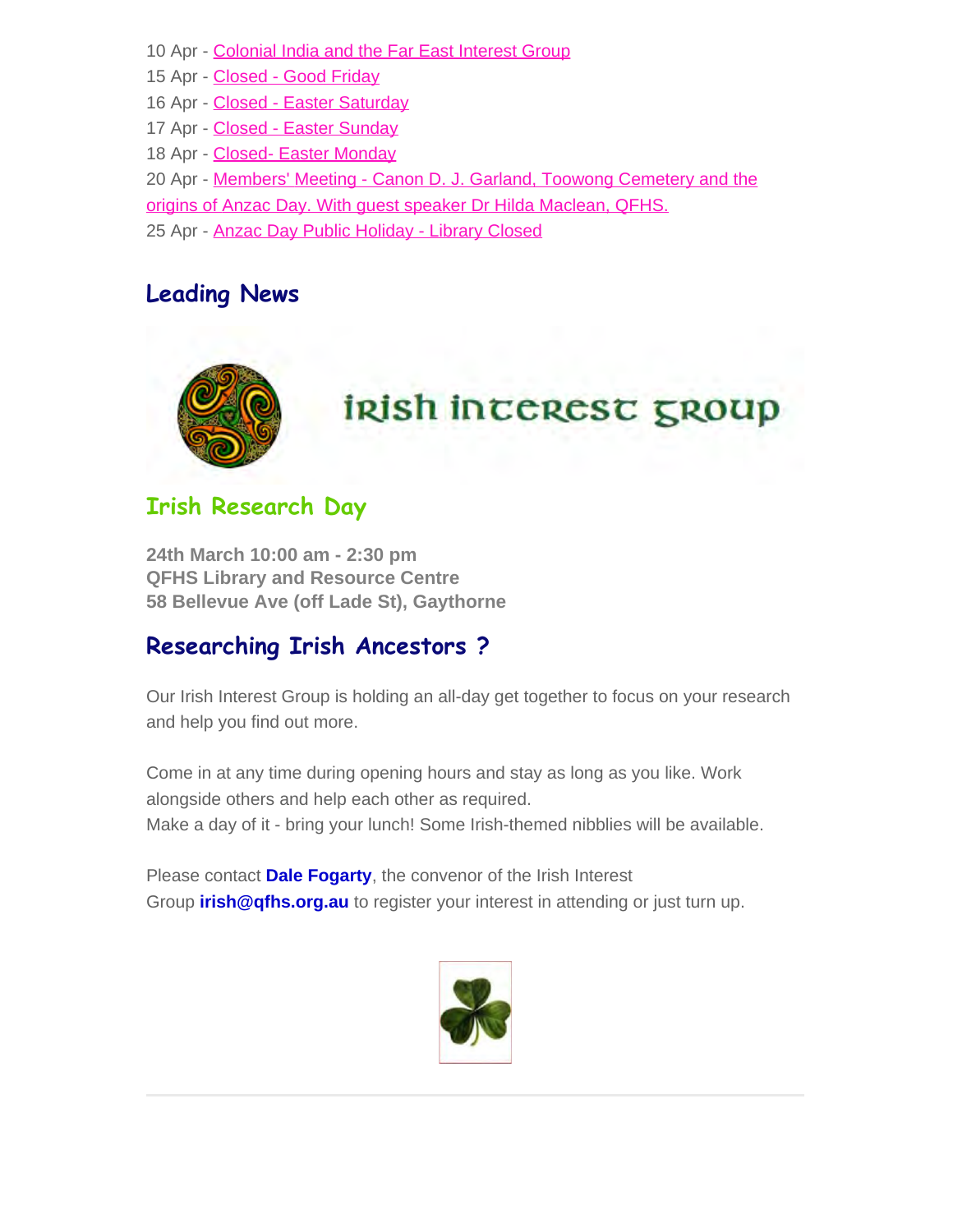

## **Fantastic new school records**

**[To search click here and login](https://www.qfhs.org.au/online-access/searchable-datasets/)**

Thanks to a small, informal group of dedicated indexers who were suffering withdrawal symptoms with the retirement of the publications group, we are happy to announce that almost 224,000 additional names covering 171 schools have now been added to **QSPI Part 7**. These are all taken from school admission registers, some from large schools (both city and country) and others from small country schools, some with as few as seven students.

Search the updated version of **Queensland School Pupils Index Part 7** and check out the updated guide to schools - you never know what you may find.



**Recording of Presentations**

**A new QFHS Service**

**Learn@QFHS** presentations are now being recorded. As part of a trial three presentations have been recorded over recent weeks and made available to session participants to view or review in their own time. It's proven popular with members and QFHS as decided to continue with this new service for suitable presentations in 2022.

This is how the service works. Where the presenter gives permission and the presentation is suitable, the event will be recorded and uploaded to the *Vimeo platform*. Those who have registered and paid for the event beforehand will receive a link and password to enable them to view or review the recording over the following weeks.

If you have already booked for an upcoming event we will advise you if the presentation will be recorded.

Please note: At this stage it is not possible to purchase a presentation recording after ticket sales have closed.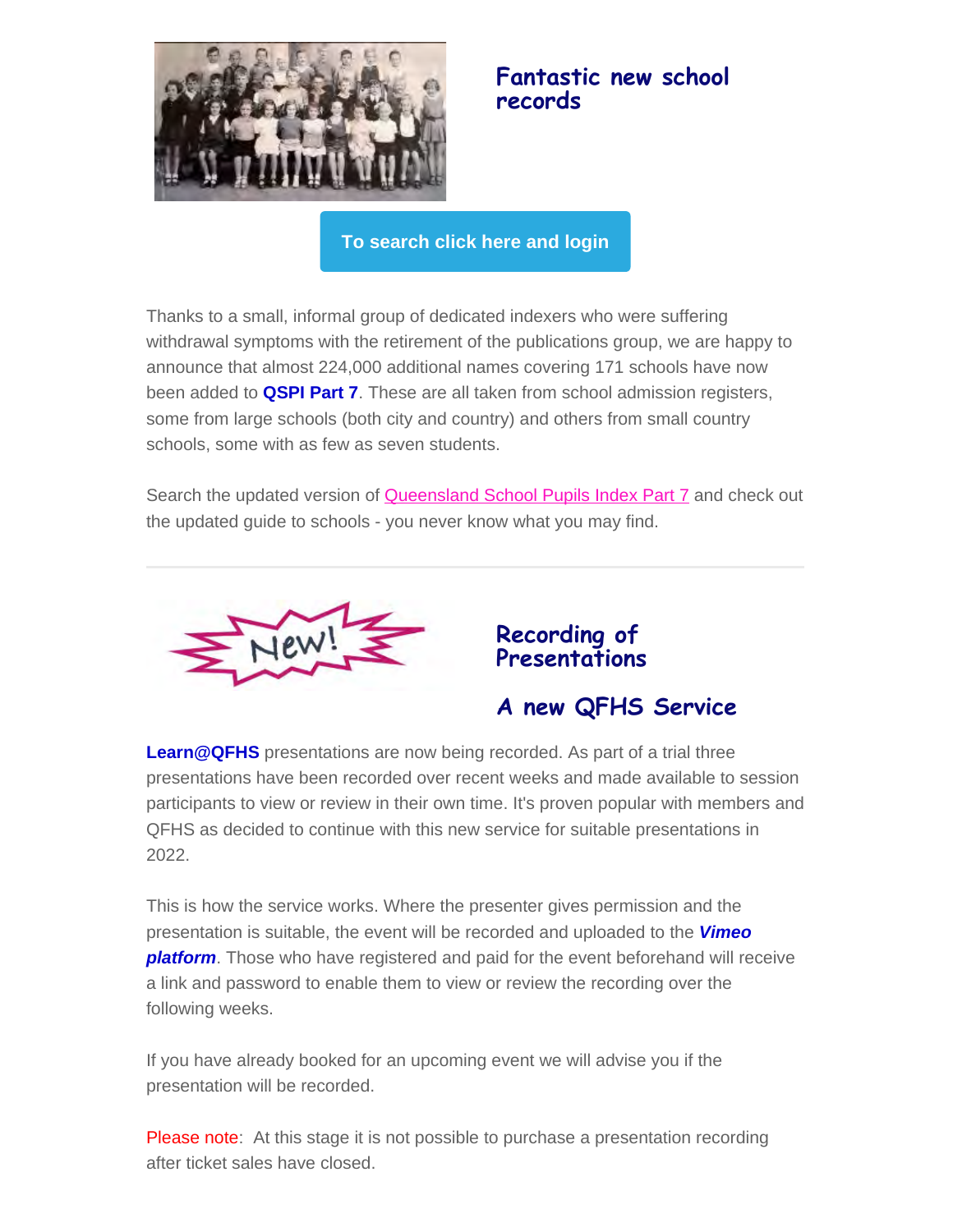

The *eHistorian* is available online for the years 2008-2022. Please select by year. The chosen PDF document will appear either in new tabs, new windows, or as downloaded files depending on the users browser, version, or settings.

You can also search the Queensland Family Historian Name Index 1979-2022 [here.](https://www.qfhs.org.au/online-access/qfhindex/)

To receive the May edition of Queensland Family Historian make sure your membership fees are up to date and contact the Membership Secretary [membership@qfha.org.au](mailto:membership@qfhs.org.au) to register any recent changes to your contact details.



# **Happenings**



# **'Talking About ....' a new type of event**

Would you like the opportunity to chat about a family history topic, share your experience, or seek the advice of others? All in the comfort of your own home?

#### **You can, and it is free.**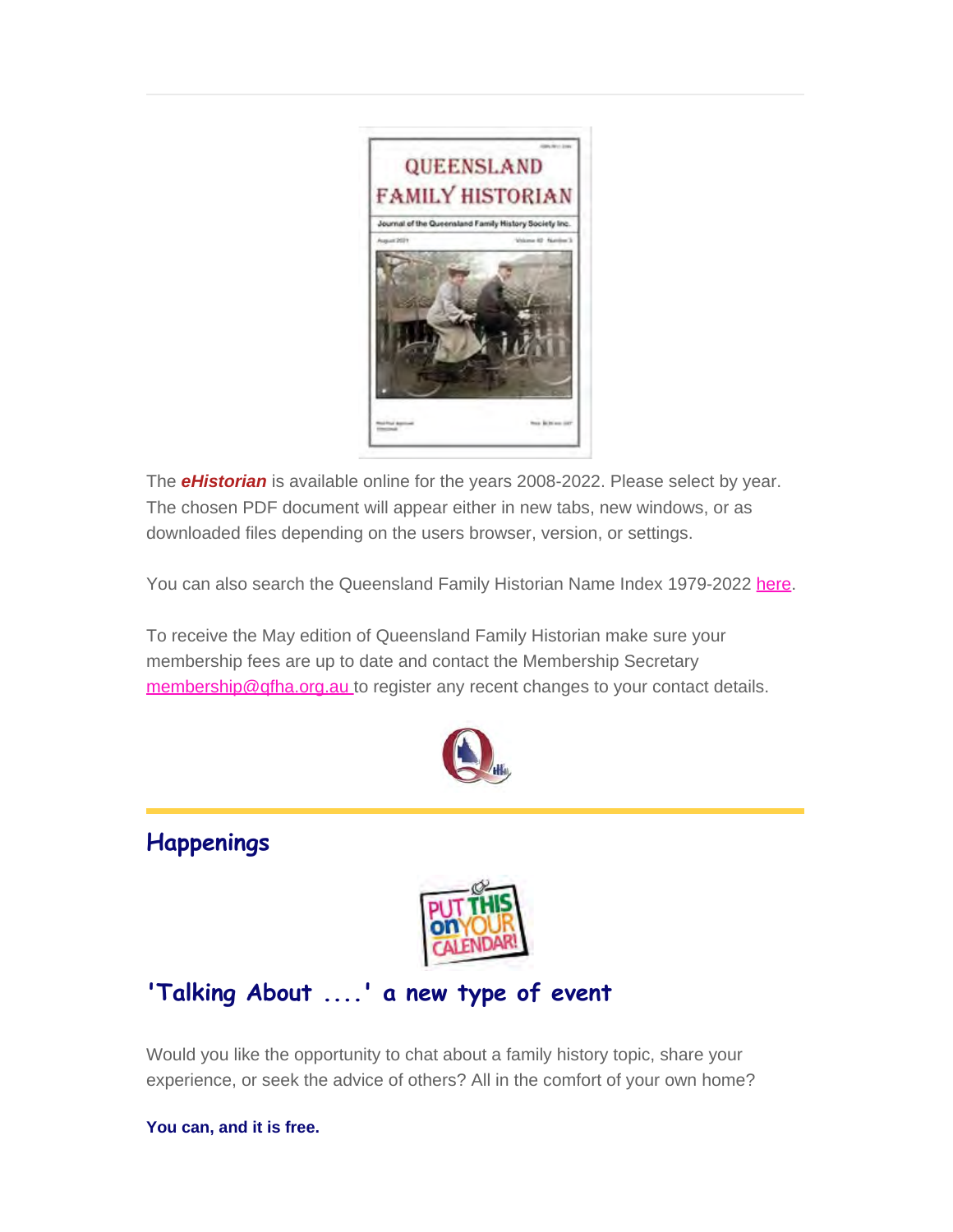Each month your Society plans to hold a session to allow people to chat about a particular subject. In January 2022, we had a 'Talking about…' event when a group gathered to share their stories 'Any nurses in the family?'. Those who came along shared memories of their nursing relations, their own experiences, and the resources that they had used. It was casual and friendly, and everyone had the chance to contribute.

Perhaps you have a topic you might like to suggest for a 'Talking about…' session. Better still, we invite you to help your fellow members and offer to host a session. We will provide the back-end support for any 'Talking about…' event.

Contact [education@qfhs.org.au](mailto:education@qfhs.org.au)

## **Talking about....** [My first country primary teaching post.](https://www.qfhs.org.au/CalendarEvent.aspx?dt=20220323_100000_170)

#### **Free event**

**When: Weds 23 March 10.00am Where: Your place**



You are invited to join other Society members to talk about primary teaching.

Perhaps you have fond memories of primary teaching or have some really good resources you would like to share.

For a new teacher, the first post is usually memorable. Even more so if the posting is to somewhere unfamiliar.

Primary schools were smaller, with many quite tiny. Where did you ask to go? Where did they send you? What did you take from this experience into later life?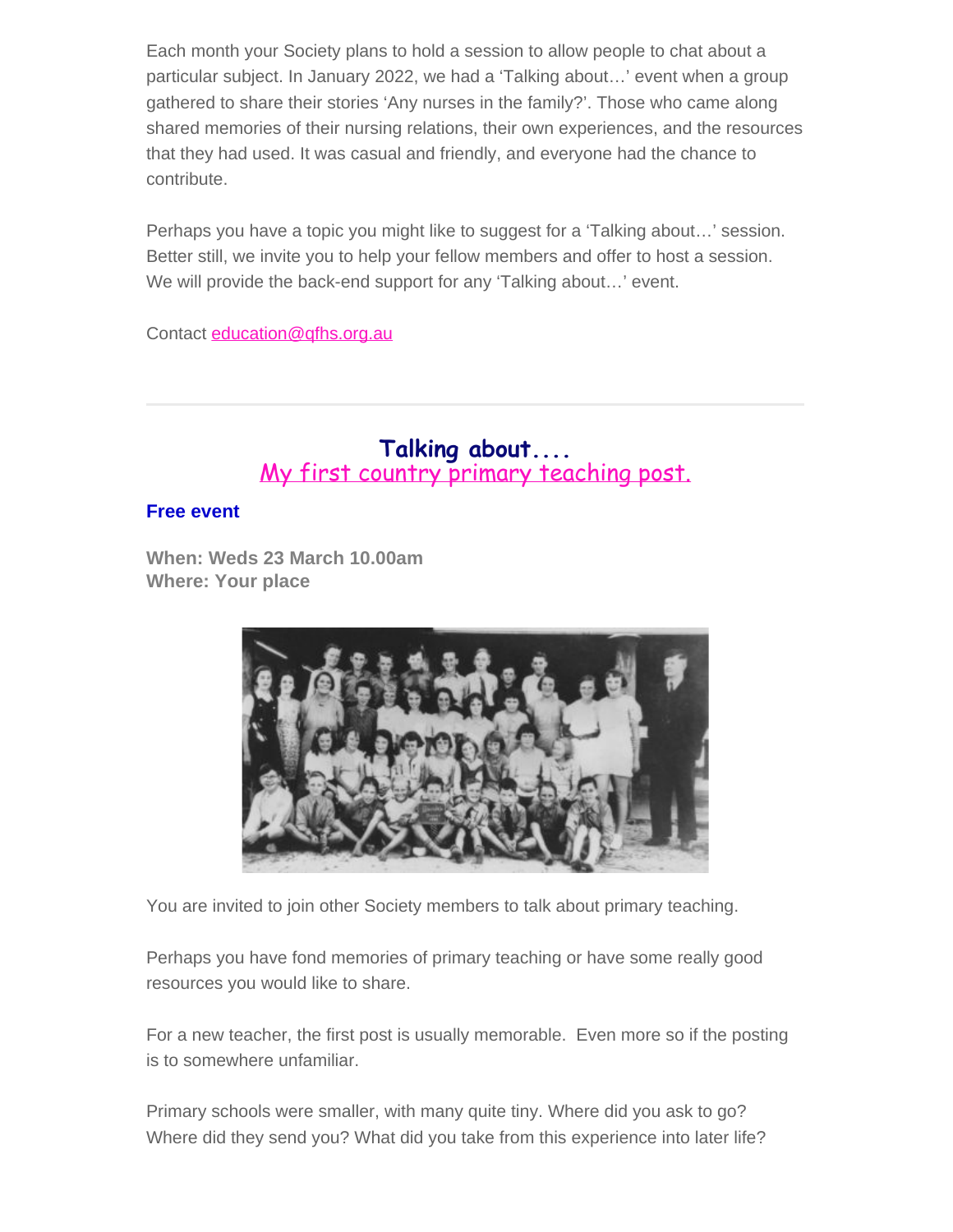Perhaps one of your family members passed on recollections of their teaching experience.

Come along, bring your morning coffee, and join us. Bring any questions you have. This is an informal session to chat, share your memories, or ask questions of other members.

#### **Note: Open to QFHS and GSQ members only**

GSQ members please contact [marketing@qfhs.org.au](mailto:marketin@qfhs.org.au) to register

**[Register Online Now](https://www.eventbrite.com.au/e/my-first-country-primary-teaching-post-tickets-265729232287)**



## [Members' Meeting -](https://www.qfhs.org.au/CalendarEvent.aspx?dt=20220316_130000_36) [Beacons by the Sea:](https://www.qfhs.org.au/CalendarEvent.aspx?dt=20220316_130000_36) Lighthouses in Queensland.

**Guest speaker -** [Eve Terry, NAA](https://www.qfhs.org.au/biographies/eve-terry/)**.**

**When: Wednesday 16 Mar 2022 1.00 - 3.00 pm (AEST Qld time) Where: Hybrid - Register online or attend in person at the QFHS Resource Centre**

Lighthouses have a mystery and intrigue in our history and this seminar will show you why. Queensland had the largest number of lighthouses in Australia. These lighthouses have an interesting and in some cases a tragic history. The National Archives has a varied collection of material relating to the establishment, operation and decommissioning of lighthouses, including some beautiful lighthouse plans and log books. We hope that this seminar will shed some light on this interesting topic.

**[Register Online Now](https://www.eventbrite.com.au/e/members-meeting-march-eve-terry-tickets-247782041757)**

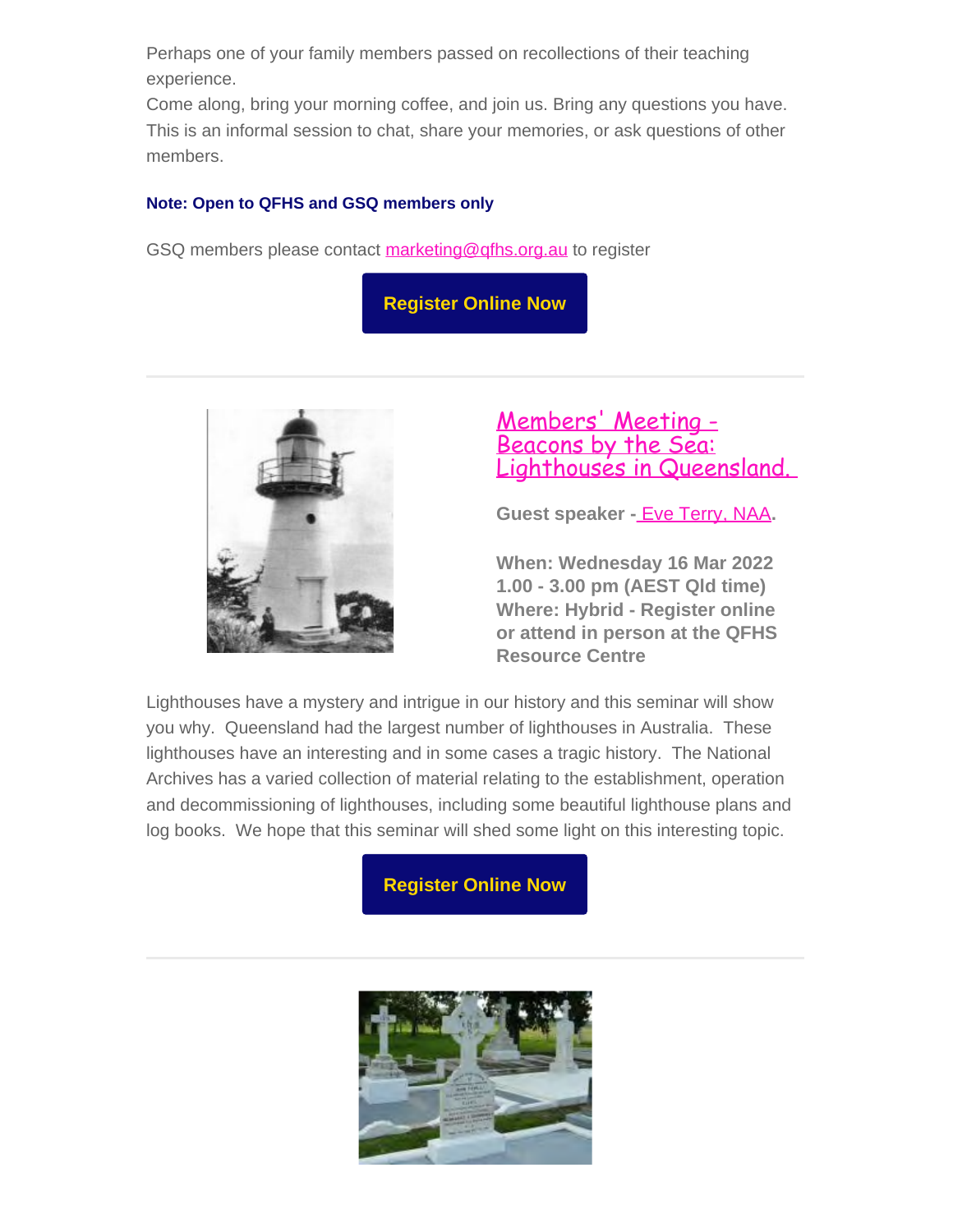## [Members' Meeting](https://www.qfhs.org.au/CalendarEvent.aspx?dt=20220420_193000_54) [Canon D.J.Garland, Toowong Cemetery and the Anzacs](https://www.qfhs.org.au/CalendarEvent.aspx?dt=20220420_193000_54)

#### **Guest Speaker: Dr. Hilda Maclean**

**When: Wednesday 20 April 7.30 - 9.30 pm Where: Hybrid**

On Anzac Day morning in 1920, Army chaplain David Garland saw a small crowd in Toowong Cemetery placing flowers on soldiers' graves. He gathered them around him and conducted a simple service. With others, Garland initiated a number of types of observances, which were eventually adopted by the other States. He also commenced a trust to use money raised from Anzac Day badge sales for the care of soldiers' graves at home and abroad as well as funding the war memorial at Toowong Cemetery. This illustrated talk explores Toowong Cemetery's place in the history of the commemoration of ANZAC Day.

**[Register Online Now](https://www.eventbrite.com.au/e/members-meeting-april-hilda-maclean-tickets-290034068707)**



Information about each group plus meeting dates and Convenor Contact details can be found under Groups on the QFHS website.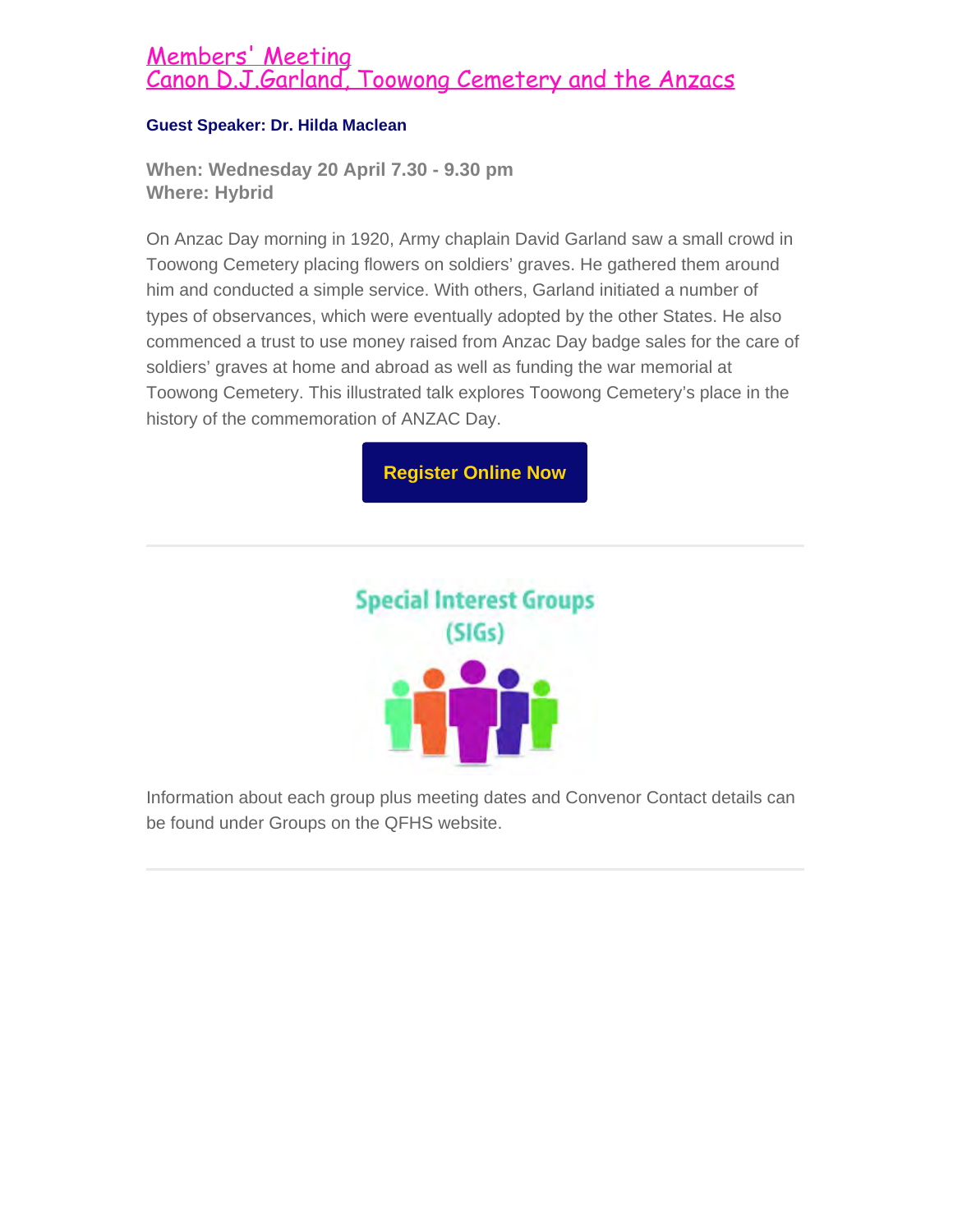# Central European **Interest Group**



# [The Calendar - Background and Changes in Central Europe](https://www.qfhs.org.au/groups/central-european/)

**When: 26 March 2022 10.00 am - 12.00 pm Where: Online via ZOOM**

Understanding the calendar and changes that were made to it is important for family historians. Join the Central European Interest Group on **Saturday 26 March 2022 10.00 am - 12.00 pm** as we learn about the calendar and changes that were made. Join us online via Zoom. Contact Eric Kopittke ( centraleuropean@qfhs.org.au ) for a link to the meeting. All welcome.

# **Learn@QFHS - Workshops/Courses/Seminars**



## [Methodologies: researching,](https://www.qfhs.org.au/CalendarEvent.aspx?dt=20220325_100000_161) [organising, assessing, evaluating with](https://www.qfhs.org.au/CalendarEvent.aspx?dt=20220325_100000_161) [a view to writing](https://www.qfhs.org.au/CalendarEvent.aspx?dt=20220325_100000_161)

**When: Friday, 25 March 2022 - 10.00 am - 11.30 am AEST Where: Online event Limit: 25**

Are you thinking of writing a family history?

- Do you want to know how and where to start?
- Do you know if you have done enough research?

Do you want to know how to organise your thoughts and research?

Do you want to know how to set up your document to the best effect?

If you answered yes to any of these questions, join our presenters as they share their experience and give you an overview of possibilities to consider.

This presentation will be recorded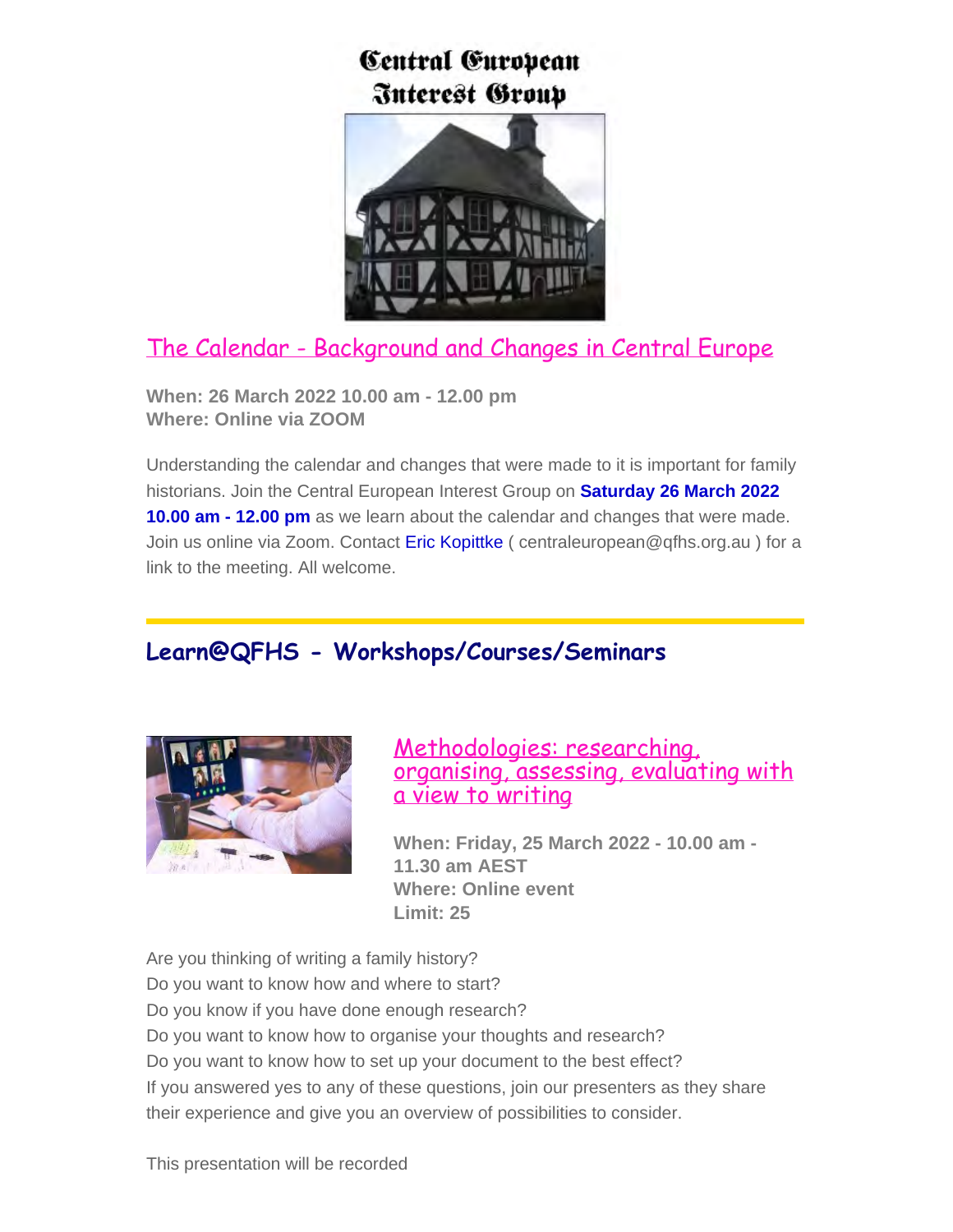**[Register Online Now](https://www.eventbrite.com.au/e/methodologies-researching-organising-assessing-evaluating-tickets-210286300987)**

## [Historic Ordnance Survey](https://www.qfhs.org.au/CalendarEvent.aspx?dt=20220329_193000_169) [maps: a window into the](https://www.qfhs.org.au/CalendarEvent.aspx?dt=20220329_193000_169) [past](https://www.qfhs.org.au/CalendarEvent.aspx?dt=20220329_193000_169)

**When: Tuesday, 29 March 2022 - 7:30 pm - 9:00 pm AEST Where: Online event Limit: 25**



Direct from the National Library of Scotland, discover the Ordnance Survey detailed mapping of Scotland, England, and Wales, with maps published from the early 1800s to the present day.

This session will showcase the different scales and types of Ordnance Survey mapping available, and the information these can provide.

This presentation will be recorded

Our speaker: [Laragh Quinney](https://www.qfhs.org.au/biographies/laragh-quinney/)

**[Register Online Now](https://www.eventbrite.com.au/e/historic-ordnance-survey-maps-tickets-265484259567)**



## [Queensland's online family](https://www.qfhs.org.au/CalendarEvent.aspx?dt=20220408_100000_47) [history resources](https://www.qfhs.org.au/CalendarEvent.aspx?dt=20220408_100000_47)

**Presenter:** [Dr Kerry Raymond](https://www.qfhs.org.au/biographies/kerry-raymond/)

**When: Friday, 8 April 2022 - 10.00 am - 11.30 am AEST Where: Online event Limit: 25**

Dr Kerry Raymond is a Queenslander from a multi-generational Queensland family, so she has extensive experience in Queensland family history research.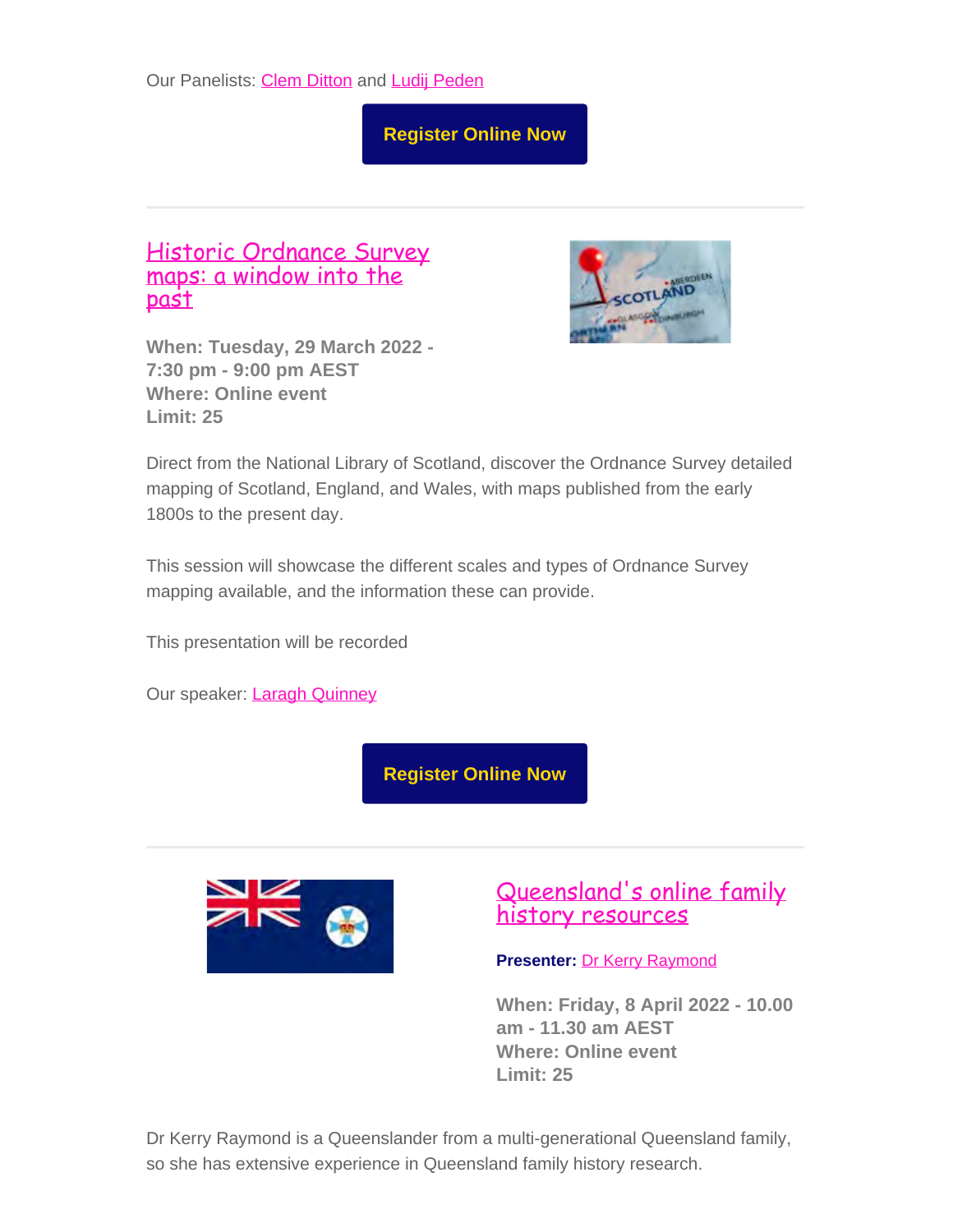She will present an array of Internet-accessible resources, covering the lives of Queenslanders from the cradle to the grave, that will shine the light onto your Queensland relatives, even in a COVID lock-down.

A handout of all URLs will be provided.

**[Register Online Now](https://www.eventbrite.com.au/e/queenslands-online-family-history-resources-tickets-230667491677)**

# **Conferences**



In 2022 QFHS will keep you informed about major upcoming conferences. In recent times a number of conferences were cancelled or postponed but many are now back on the horizon with the significant improvement of on-line sessions, showcases and conference recordings. Don't miss your chance. Watch this section of Snippets for the latest news.



## **History in Paradise – 2022 AFFHO Congress (postponed from 2021)**

## **Date: 31 July 2022 - 04 August 2022 Price: from \$1759pp twin share**

Postponed to 2022, Family history society members and genealogy enthusiasts across Australasia are warmly invited to the Australasian Federation of Family History Organisation's Congress, hosted by Norfolk Island Museum.

#### **Event Details**

Your hosts, the Norfolk Island Museum are organising a variety of lectures,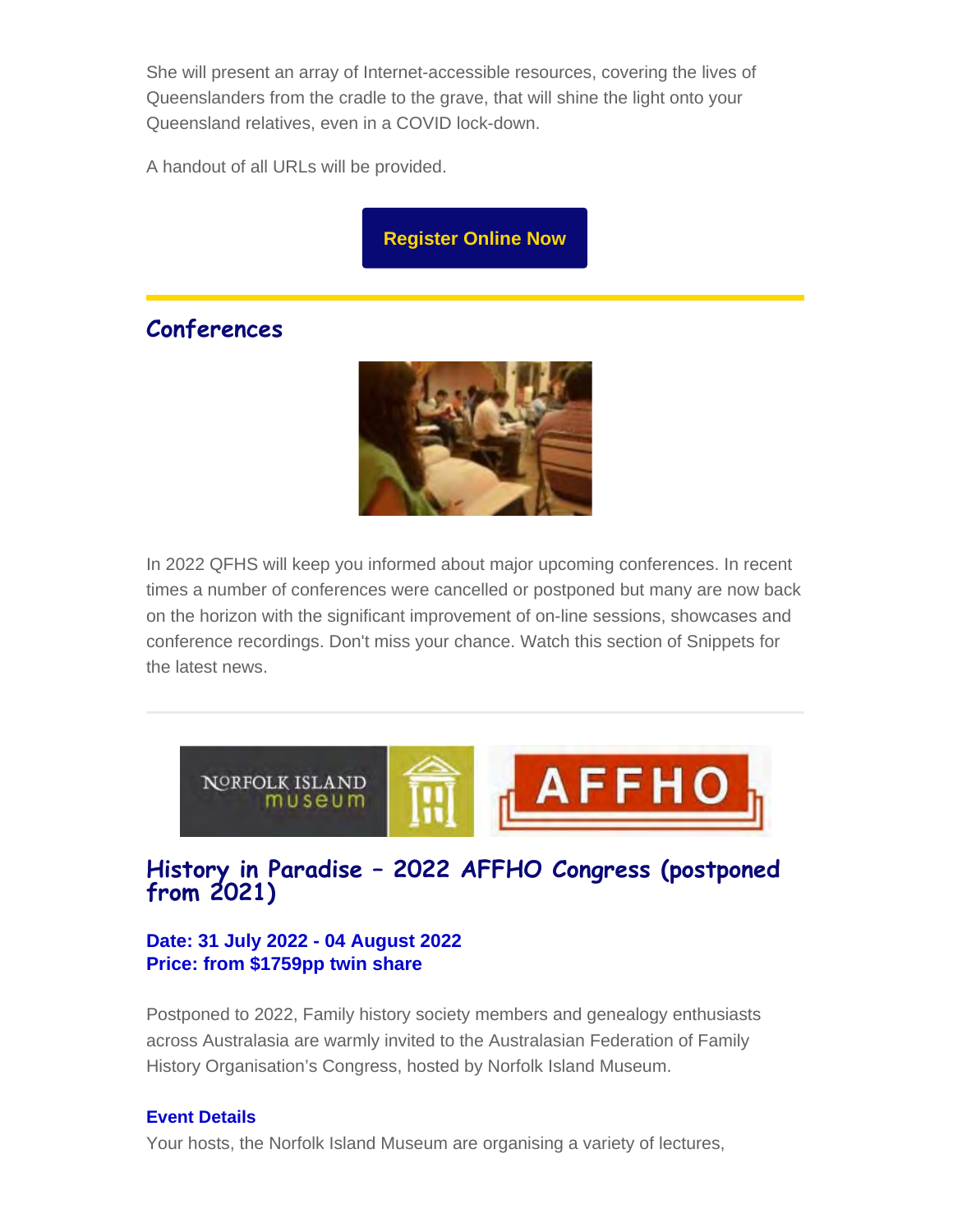presentations, trade show, tours and activities that will take you across the breadth and width of the Island and its history.

There will also be a variety of lectures and workshops, presentations by genealogy experts, tours of World Heritage-Listed Kingston and a trade show - a full week to indulge in your love of genealogy!

#### **Full program sessions and details will be available soon.**

For more details and booking enquiries visit the Norfolk Island Travel Centre [here.](https://www.norfolkislandtravelcentre.com/event/history-in-paradise-2021-affho-congress/?utm_source=sendinblue&utm_campaign=AFFHO%20Congress%202022%20-%20Round%201%20Indiv%20%20Clubs%20AU&utm_medium=email)





# **FAMILY HISTORY DOWN UNDER**

**2022**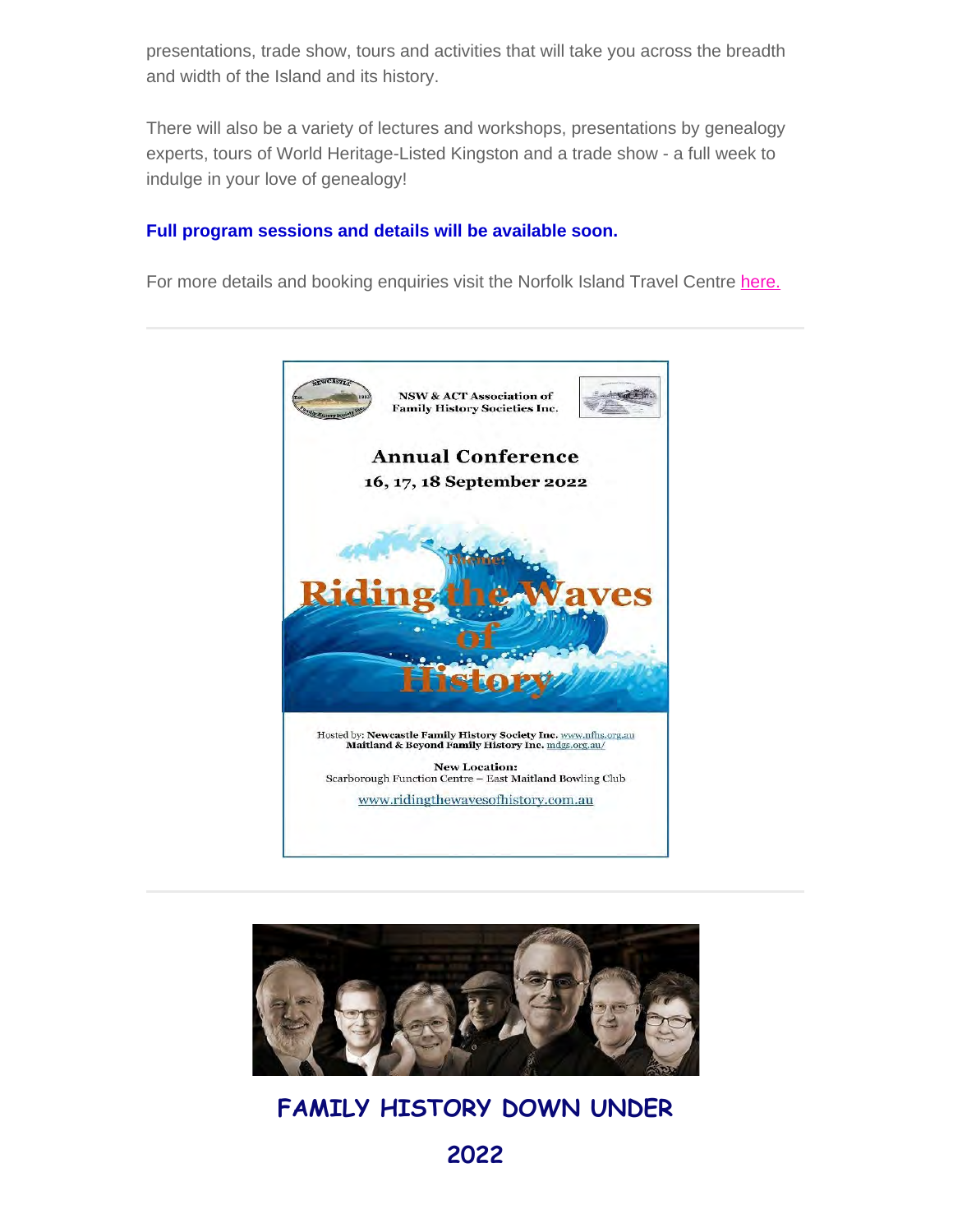# **8-11 November 2022**

**Castle Hill RSL Club, Castle Hill NSW Refer to new website** *[www.familyhistorydownunder.com/2022/home](https://www.fhdu22.com/)*

## **FHDU2022 will offer 3 ways to participate**

**In-person (4 days) - AU\$595 Live stream - megabundle AU\$395 / one day AU\$135 Recordings only - mega AU\$295 / track \$99**

Reminder: This is an international event so tickets will be in demand.



**Online Searching with QFHS**



## **Queensland Books - Names Accumulation Index**

The QFHS Books - [Name Accumulation Index](https://www.qfhs.org.au/online-access/qfhs-books-name-accumulation-index/) has passed 200,00 names.

This index contains names of early Queensland families across a variety of areas.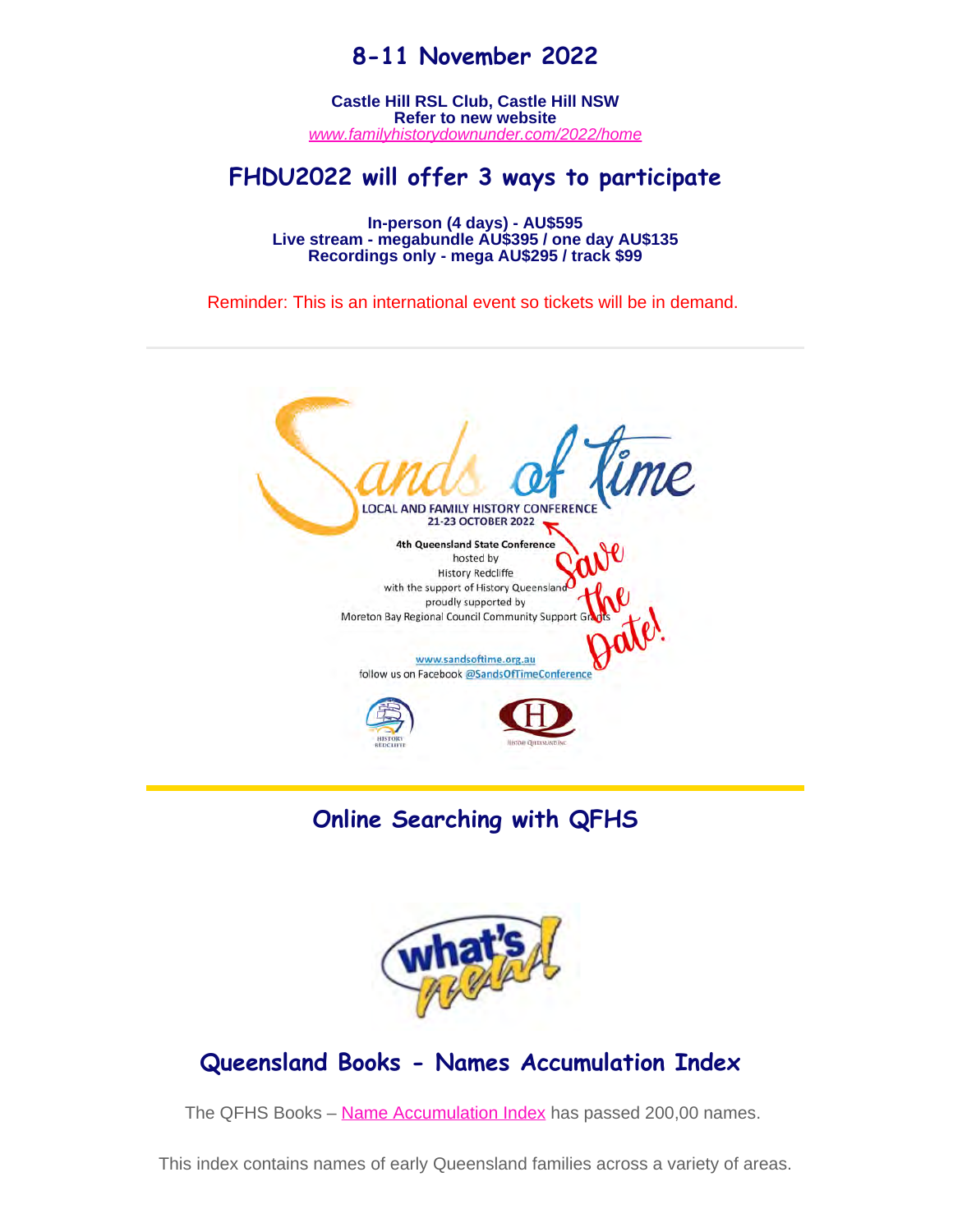It's a real treasure trove. Many members have already used it to uncover exciting new insights into their family story in Queensland.

Remember QBNI is being updated all the time. Recent additions cover the Darling Downs region. Are any of your family names included?

You can check by using Global Keywork Search [here](https://www.qfhs.org.au/online-access/searchable-datasets/global-keyword-search/)

# **Members' Noticeboard**



#### **Report from our on-line meeting held 9 March 2022**

Your MC met as usual last week. Two new members have been added to MC, **Allana O'Kane and Tim Fitzpatrick**. Allana has been doing our publicity all year, and Tim has been active in QFHS especially in DNASig.

Of note was **Sue Reid's** report on education activities. A fully booked summer Beginners' Course is halfway through its six weeks, and some other events (now called Learn@QFHS) have been made replayable on Vimeo.

Review of our technology is progressing. **Clem Ditton** has been documenting various aspects in consultation with TAG Coordinator, **John Perryn**, and others.

To celebrate a generation of work by the Publications Group indexers, the President has proposed a Thank You Luncheon. Planning is underway for a May date. **Annual Open Day** plans are also under way -- **6 August.** Publicity Coordinator, **Allana O'Kane**, has been busy progressing both events.

Overriding most of the items considered by the committee, was the need for more volunteers. Our ability to keep functioning at the current level of activity is in jeopardy. Our long-time stalwarts are inexorably fading from the scene, and new blood is needed. Any skill or family history interest you may have, would be useful. It's an excellent way to get to know other members and to gain different family history insights. Tasks can be done online these days, eg. support for administration of Members' Meetings; and Education team member. Contact [secretary@qfhs.org.au](mailto:secretary@qfh.org.au) for more information.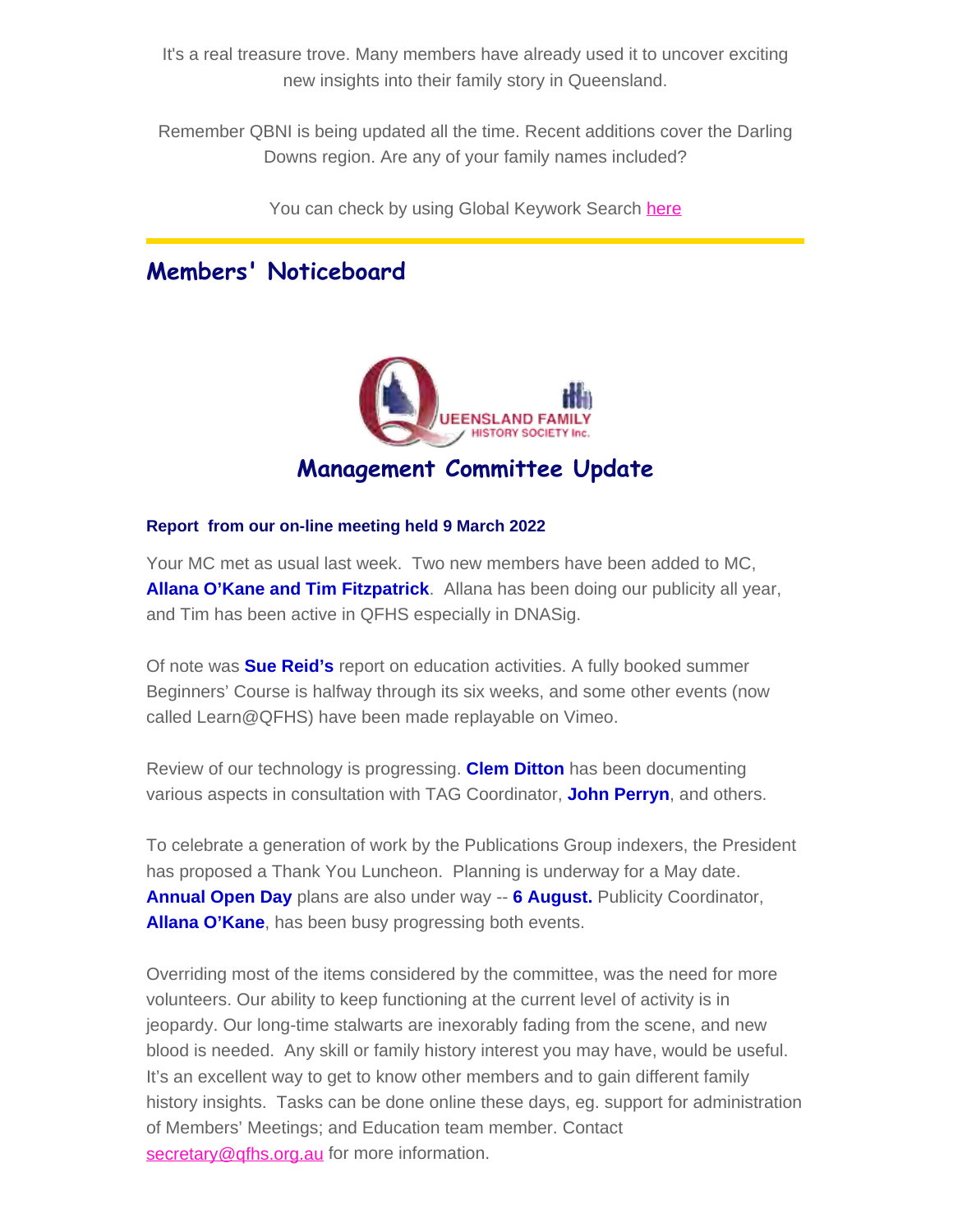The committee, on behalf of members, thanks the following volunteers for their significant contributions in roles they are stepping back from:

- **Bev Young:** from Digitising Team, MailChimp guru (for Snippets etc distribution),
- **Lyn Hooper**: from LA Induction, Library Coordinating Group, kitchen purchasing
- **Susie Der Kinderen**: Education Team

Nomination forms for election to MC are now on the website (in blue banner at bottom of Home page). Find out more about these roles by contacting the Secretary, **Elaine Eager**, at [secretary@qfhs.org.au](mailto:secretary@qfhs.org.au).

These new members were welcomed: Leslie Birch, Neville Sturwohld, and Paul Kidston. And welcome back to Trevor Eller and Carolyn Bowser.

**Elaine Eager QFHS Secretary**



## **Is your current membership with our Society due for renewal?**

Renewal fees remain the same price this year - **Single Membership \$70.00 or Family Membership \$105.00.**

This year to renew your membership we would prefer if you could either go to our website [here](https://www.qfhs.org.au/) and pay online or pay by Direct Credit. Our bank details are BSB: 484 799, Acc No: 0412 17518, use your surname & membership number as the reference.

Please double check your email for your renewal notice and contact the Membership Secretary by emailing membership@gfhs.org.au if you're unsure of your status. If any of your contact details have changed recently or you do not wish to renew please let the membership secretary know so that we can update our records.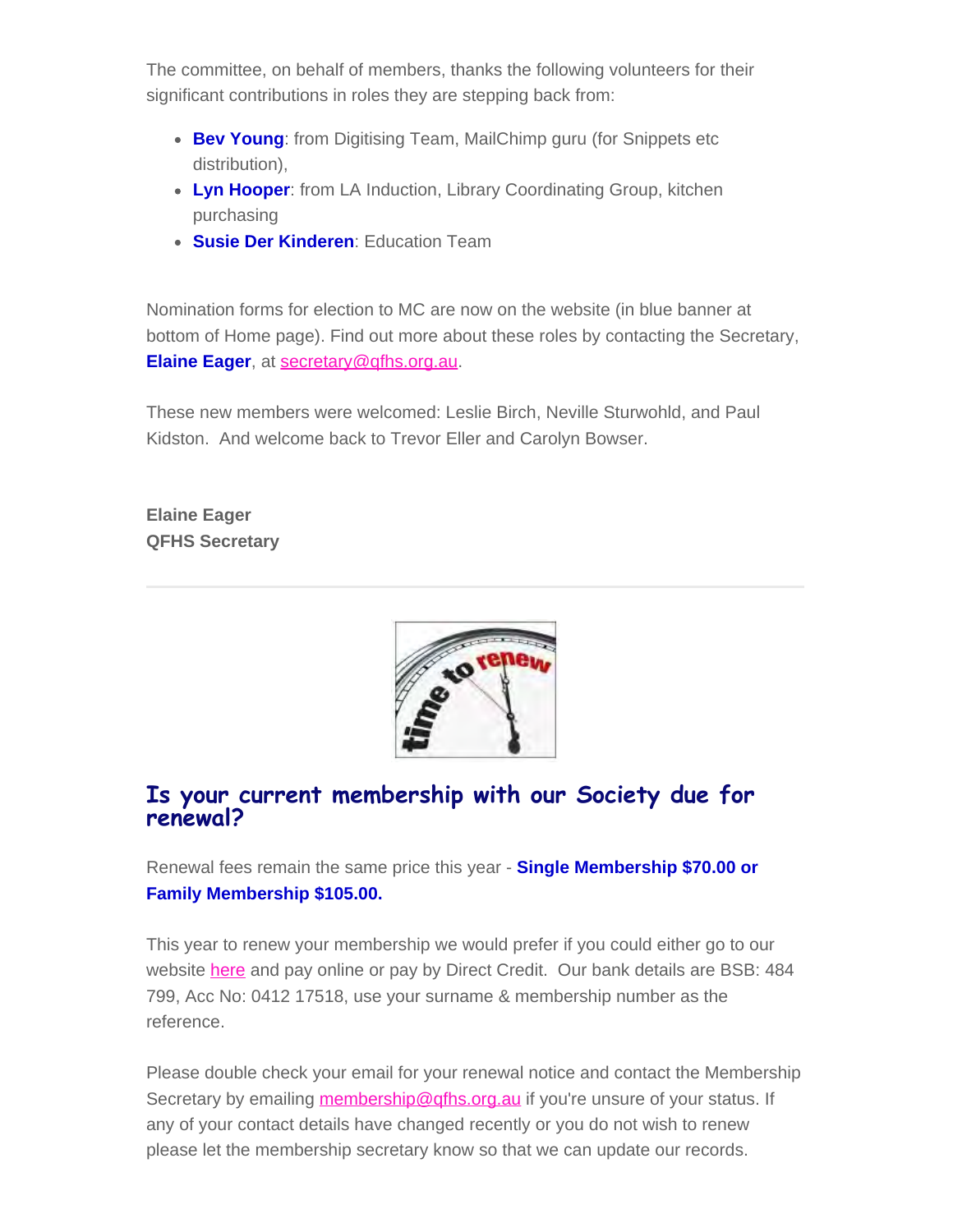



**New Members' Welcome and Orientation**

#### **Are you a new member? Is it a while since you have been to the Library and Resource Centre?**

We invite you to attend a New Members' Welcome and Orientation session when you join the Society or at any time you would like a refresher. Session details [here](https://www.qfhs.org.au/events/new-members-welcome-and-orientation/)

#### **Upcoming sessions will be held on Friday 18 March and Friday 20 May.**

For bookings or queries email [welcome@qfhs.org.au.](mailto:welcome@qfhs.org.au?subject=New%20Members%20Orientation)



# **Salvaging damaged collections ?**

Have your precious items suffered damage in a flood or a storm? Have your treasures been attacked by mould or pests?

Help is at hand! SLQ conservation experts have gathered together the most effective methods to ensure the long-term preservation of your precious family objects: books, diaries, pictures, and photographs.

Log on to the SLQ website or visit [here](https://www.slq.qld.gov.au/how-do-i/preserve-your-collections/salvaging-damaged-collections) for further information.



GENEALOGICAL SOCIETY OF QUEENSLAND Inc Enriching family history

**QFHS members are invited to attend:**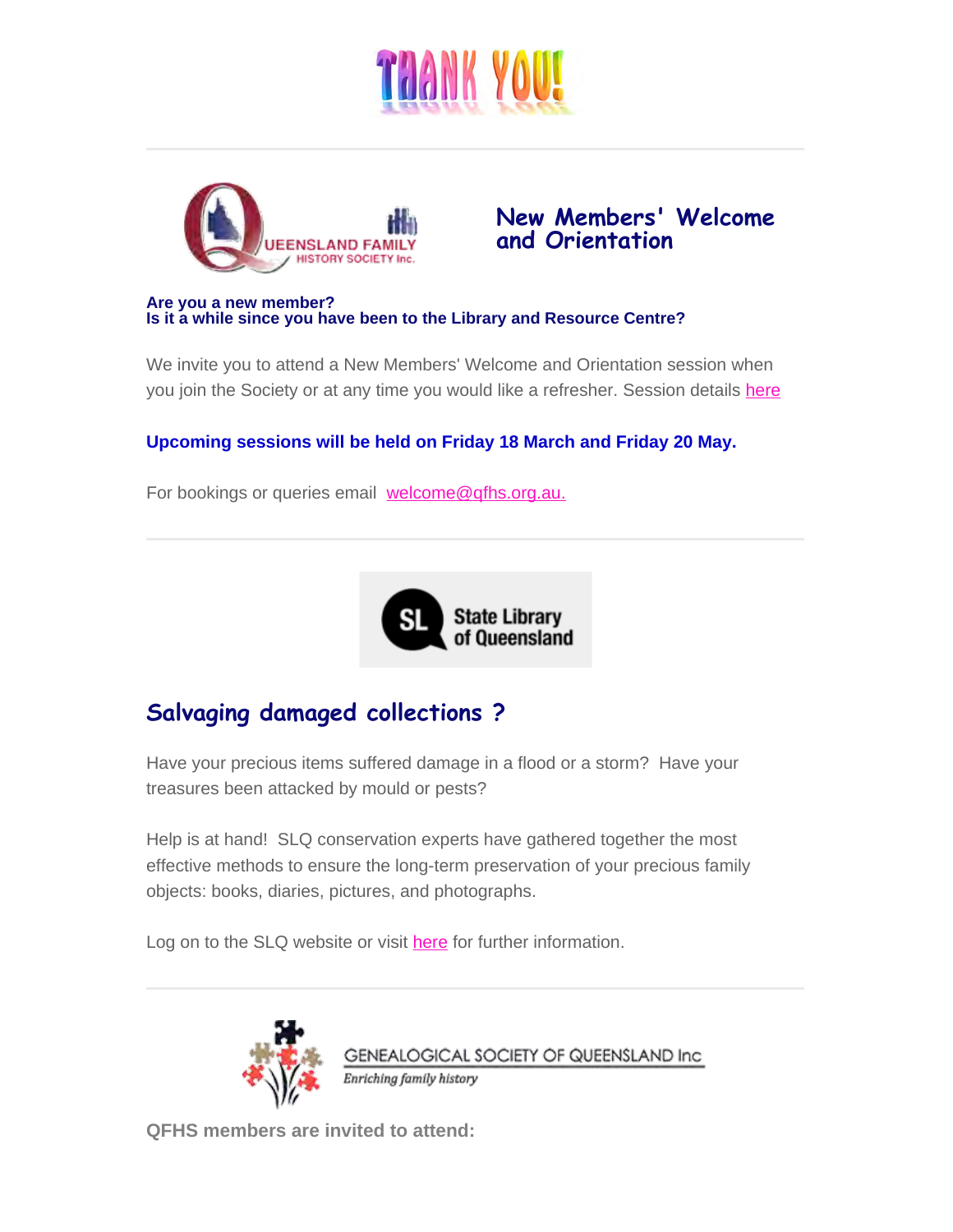# **Back to Basics: Research Planning and Execution Online**

# **with Cyndi Ingle**

**When: 26 March 2022 at 9 am (Queensland time) by Zoom Cost: \$20 GSQ and QFHS members. Non-members \$30.**

Book at: [Upcoming Events](https://www.gsq.org.au/event/back-to-basics-research-planning-and-execution-online/) – GSQ

**Note: includes Australian, New Zealand and UK examples**



# **New Media Conversion Station - Chermside Library**

Chermside Library has recently acquired a Media Conversion Station. Interested QFHS Members are invited to attend an introductory session from **10-11am on any Wednesday or Friday throughout March**. To make a booking or ask further questions you can contact the Chermside Library team on 3403 7200 .



Celebrate St Patrick's Day by taking out a 12-month subscription for RootsIreland with **25%** off from **6th March to 31st March 2022**! Further details here.



**Interested in Irish Family Records**

See ROOTSIRELAND.ie - Blog and News for regular updates and insights.

Click [here](http://rootsireland.ie/) to take a look.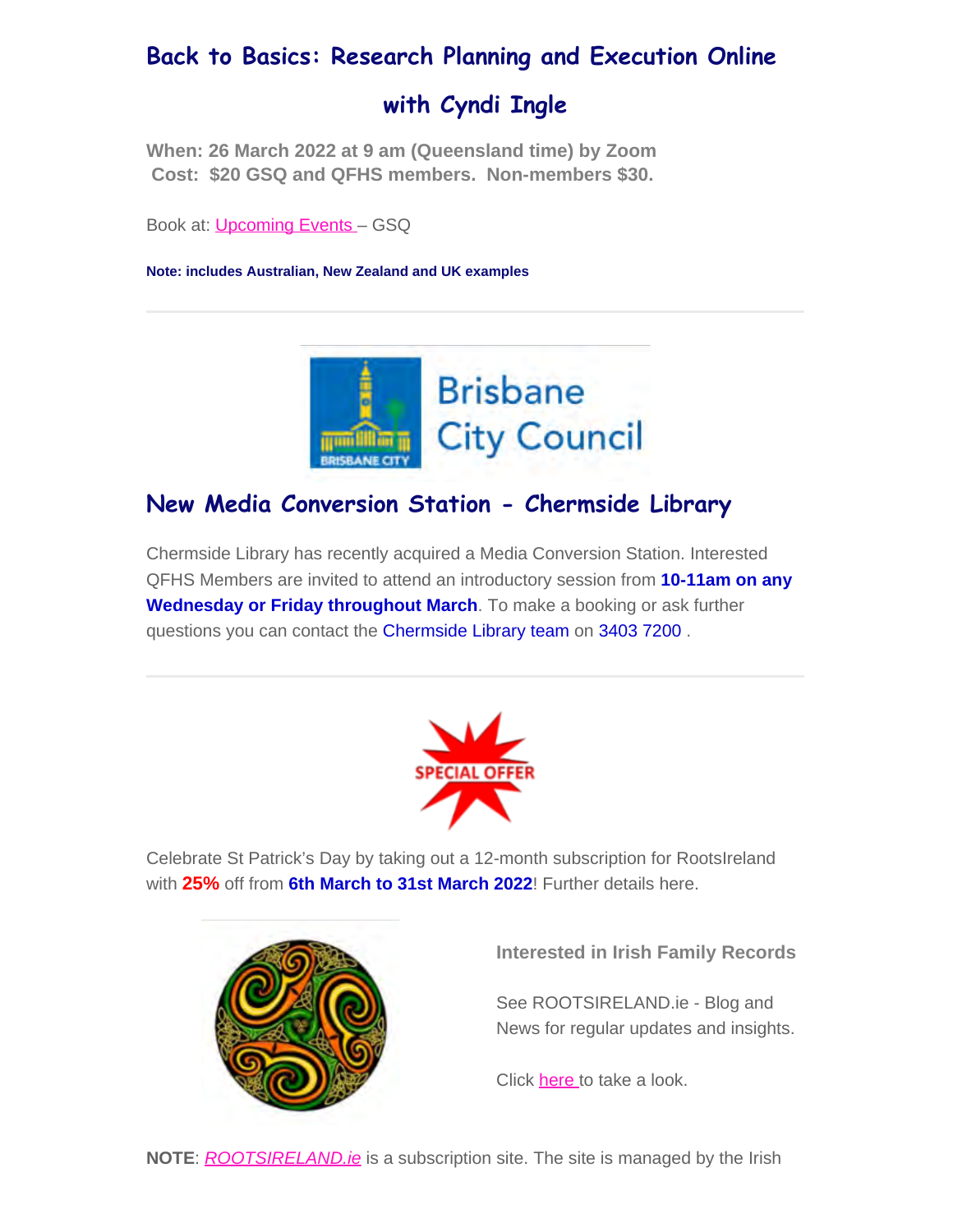Family History Foundation and offers access to a unique database of more than 22 million Irish records. You can follow their blog for free and registered followers have free limited access to some records.

If you'd like to know more about Irish Family History and Resources why not come along to our **Irish Research Day** on Thursday **24 March?** You can call in to QFHS Library and Resource Centre any time between 10.00 am and 2.30 pm. For further details contact our Irish Interest Group via Convenor, Dale Fogarty email: **[irish@qfhs.org.au](mailto:irish@qfhs.org.au).** .



Have you visited the **Australasian Federation of Family History Organisations (AFFHO)** website recently? They have announced a major revamp of their site. Take a loo[k here.](https://www.affho.org/index.php)

The Australasian Federation of Family History Organisations Inc. (AFFHO) is the umbrella organisation for family history societies in the region, and QFHS is proud to be a member. It was established in 1978 to coordinate and assist the work of Australian and New Zealand groups with interests in family history, genealogy, heraldry and related subjects.

The Federation undertakes many activities including facilitation of National Genealogy Congresses, and Family History Month each August, plus Award presentations to notable community members and to good genealogical publications. They also produce a newsletter "Newsflash" each month which features news and updates from member societies around Australasia. QFHS publishes the latest and back-copies of Newsflash on our [Website](https://www.qfhs.org.au/). (Look under Quicklinks on the Homepage)

'Newsflash' can also be accessed on the [AFFHO website](https://affho.org/index.php/publications/newsflash) .

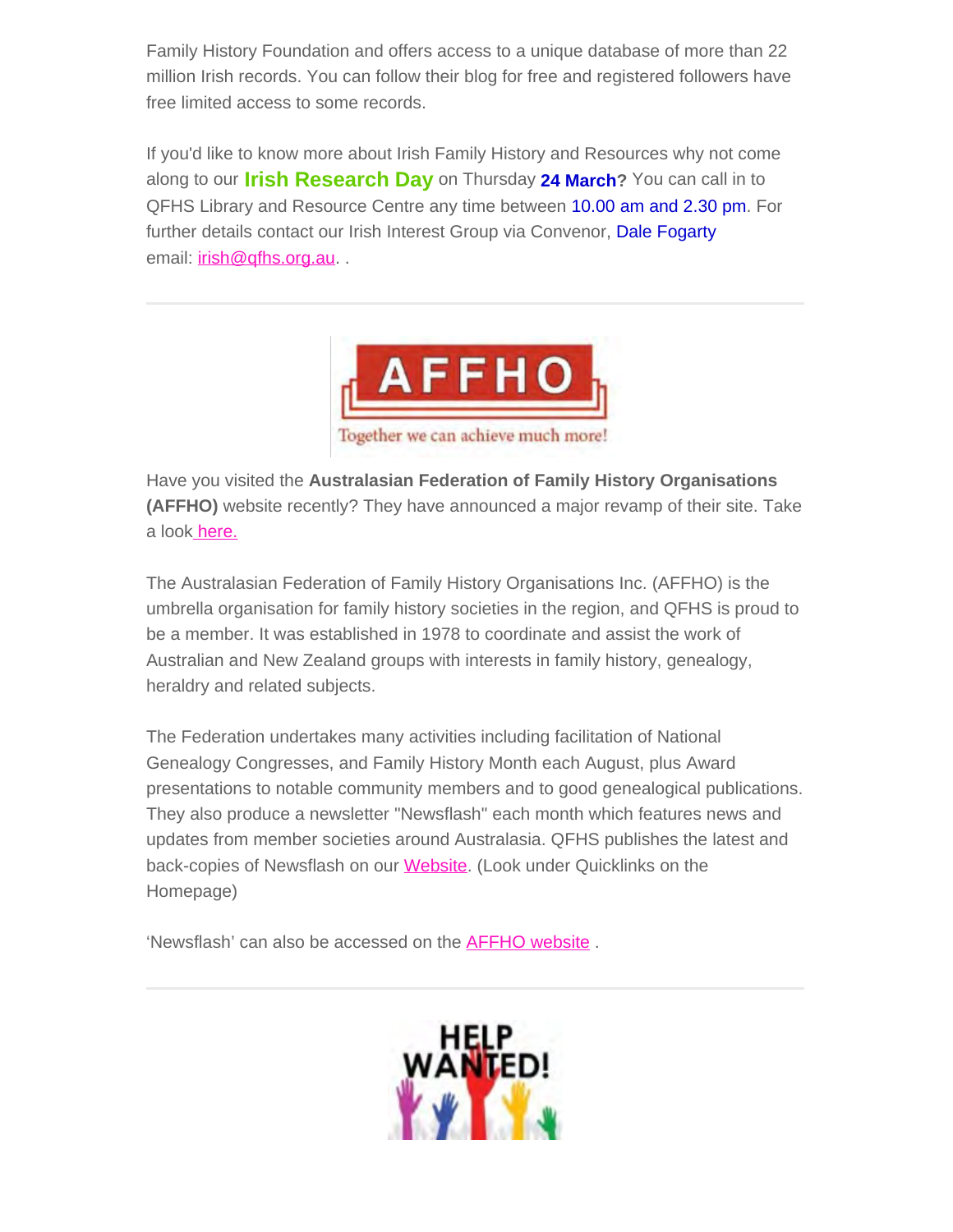#### **QFHS is seeking three volunteers to help with Members Meetings.**

#### **1) A HOST FOR OUR MONTHLY MEMBERS' MEETINGS**

The Society needs someone to host our **Monthly Members' Meetings**. This job can be done by anyone anywhere, you don't need to live in Brisbane. The time required of a meeting host is a few hours during the week before each monthly meeting, held every third Wednesday of the month, except for December and January, and to be available to host the meeting using Zoom.

Prior to the meeting, the meeting host would monitor the attendees who have registered for the meeting to attend by Zoom, send out the link for the meeting the day before, together with the agenda for the meeting and the draft minutes of the previous month's meeting which will be provided to you by the Secretary, and send a list of attendees and a link to the meeting to the speaker prior to the meeting.

At the meeting, the host will admit the attendees registered for Zoom, and generally be there for participants if their connection drops out and they need to be readmitted. The host will also keep an eye on participants to ensure they mute their microphones during the meeting.

Training and written procedure will be provided. If you are interested please contact the Monthly Members' Meeting Co-ordinator, **Lyndal Cosgrove** on [cosgrove@bigpond.net.au.](mailto:cosgrove@bigpond.net.au)

#### **2) A ROADIE TO SET UP THE EQUIPMENT IN THE QFHS LIBRARY FOR HYBRID MEETINGS**

Our Monthly Members' Meetings are now becoming hybrid meetings with the speaker and a small audience at the library at Gaythorne, and a Zoom link to other members attending. We are in need of someone who can set up the computer and camera ready for the meeting each month, and set up the table, chairs and projector. Someone living within a reasonable distance of Gaythorne would be ideal. If you are happy to come and join us each month please contact Lyndal Cosgrove on **[cosgrove@bigpond.net.au](mailto:cosgrove@bigpond.net.au)**. Training and written procedure will be provided.

#### **3) WE ARE LOOKING FOR A MINUTES SECRETARY**

This would entail writing up the minutes of the Monthly Members' Meeting and the Management Committee meeting, so a twice-a-month job. You don't need to make notes as the meetings are recorded and once written up they are deleted from Zoom. It would be handy if you attend the meetings so you know what has occurred at the meetings. You can attend by zoom for both. Once written up the draft minutes can be sent to the Secretary.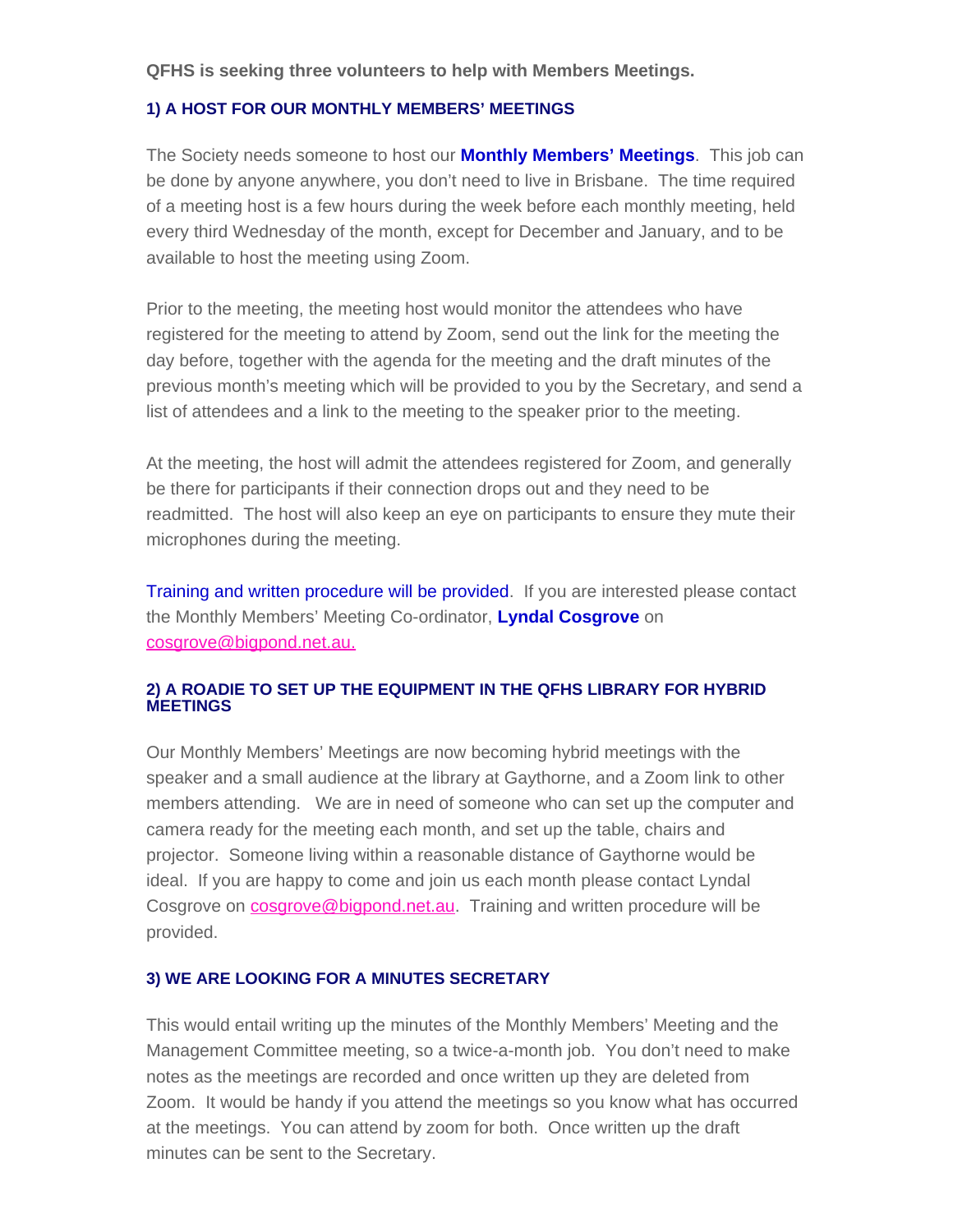Extra hands are also needed for:

- **External Events Coordination and Support**
- **Digitising/Indexing team**
- **Education team**
- **Library Assistants**
- **Technical/computer team**

All expressions of interest very welcome. Contact [secretary@qfhs.org.au](mailto:secretary@qfhs.org.au); phone 07 3856 2724





#### **Have you liked us on Facebook yet? Or followed us on Instagram or Twitter?**

You can visit our Facebook page [here](https://www.facebook.com/qldfamilyhistorysociety/) or link to QFHS social media in the blue banner at the bottom of our [website.](https://www.qfhs.org.au/)



## **Registering for Zoom presentations**

Immediately after registering for an event on Eventbrite, you should receive a confirmation email. If you do not receive this confirmation, it may be that the email address you gave was not valid. In fact, you should receive three emails generated by Eventbrite: one immediately after you register, a second two days before the event, and a third shortly before the event begins. If you are not receiving these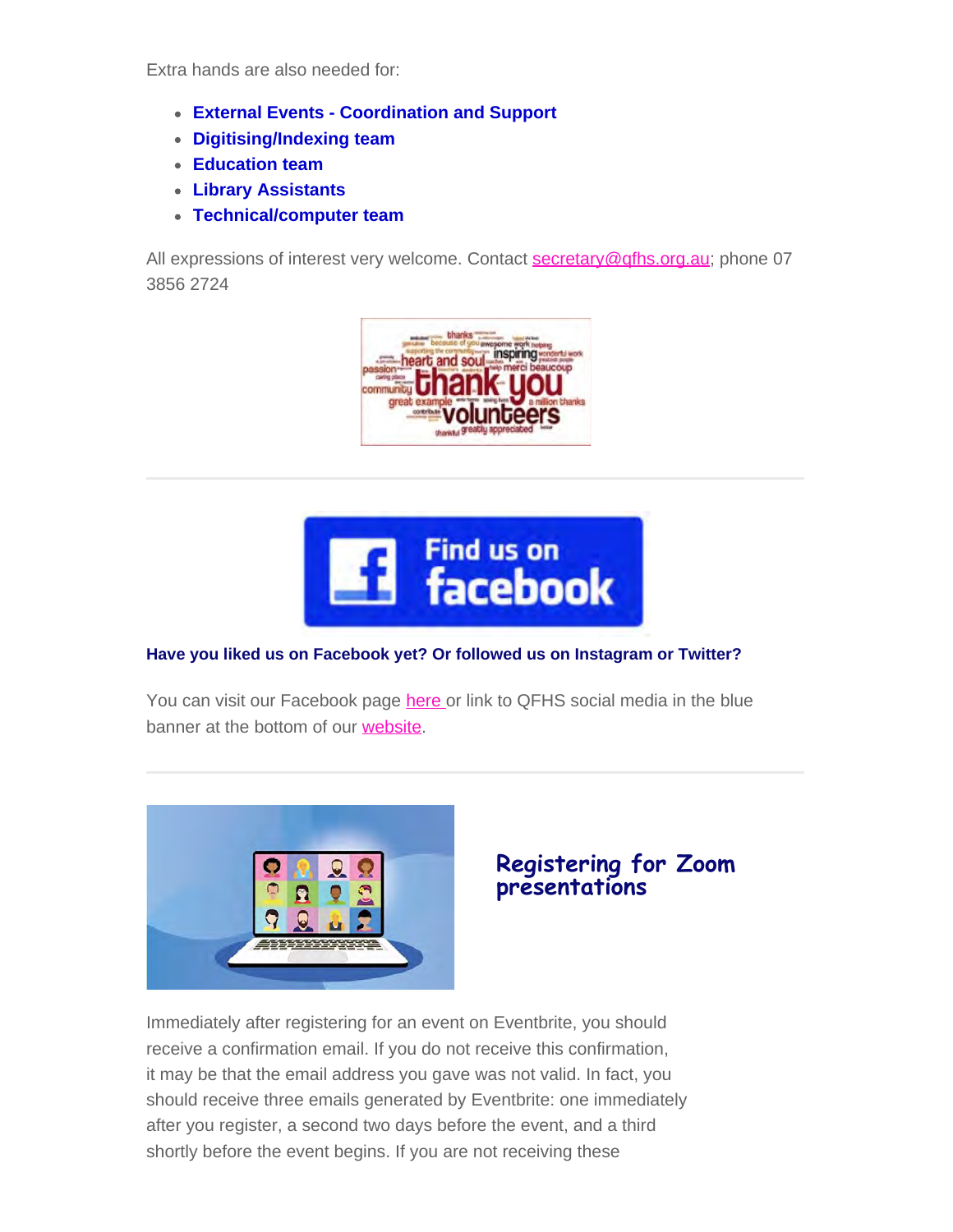# **Web Wanderings**



*"My Heritage"* will continue to be available for home on-line access. Just log in to the QFHS website an[d select on-line access](https://www.qfhs.org.au/online-access/). When you click on *MyHeritage* you will receive advice on how to log in. Why not give it a try and see what records you can access?

Members can still enjoy free access to *"Ancestry"* and **"FindmyPast"** when they log in at the QFHS Resource Centre (via one of the linked computers or their own device).

If you have any problems with access please email [secretary@qfhs.org.au](mailto:secretary@qfhs.org.au?subject=Access%20to%20Subscription%20sites)



Findmypast have released further burial records for Lincolnshire, a fascinating petition from 1659, plus 22 new historical newspapers

**Quaker Women's Petition, 1659**

Discover if your early female ancestor campaigned for religious tolerance in England. This petition, in support of abolishing tithes, could help you find your ancestor's name and location back in 1659.

**Lincolnshire Burials**

Over 50,000 new burial records have been added for four cemeteries in Lincolnshire, England: Horncastle, Louth, Bourne and Great Grimsby. These transcripts and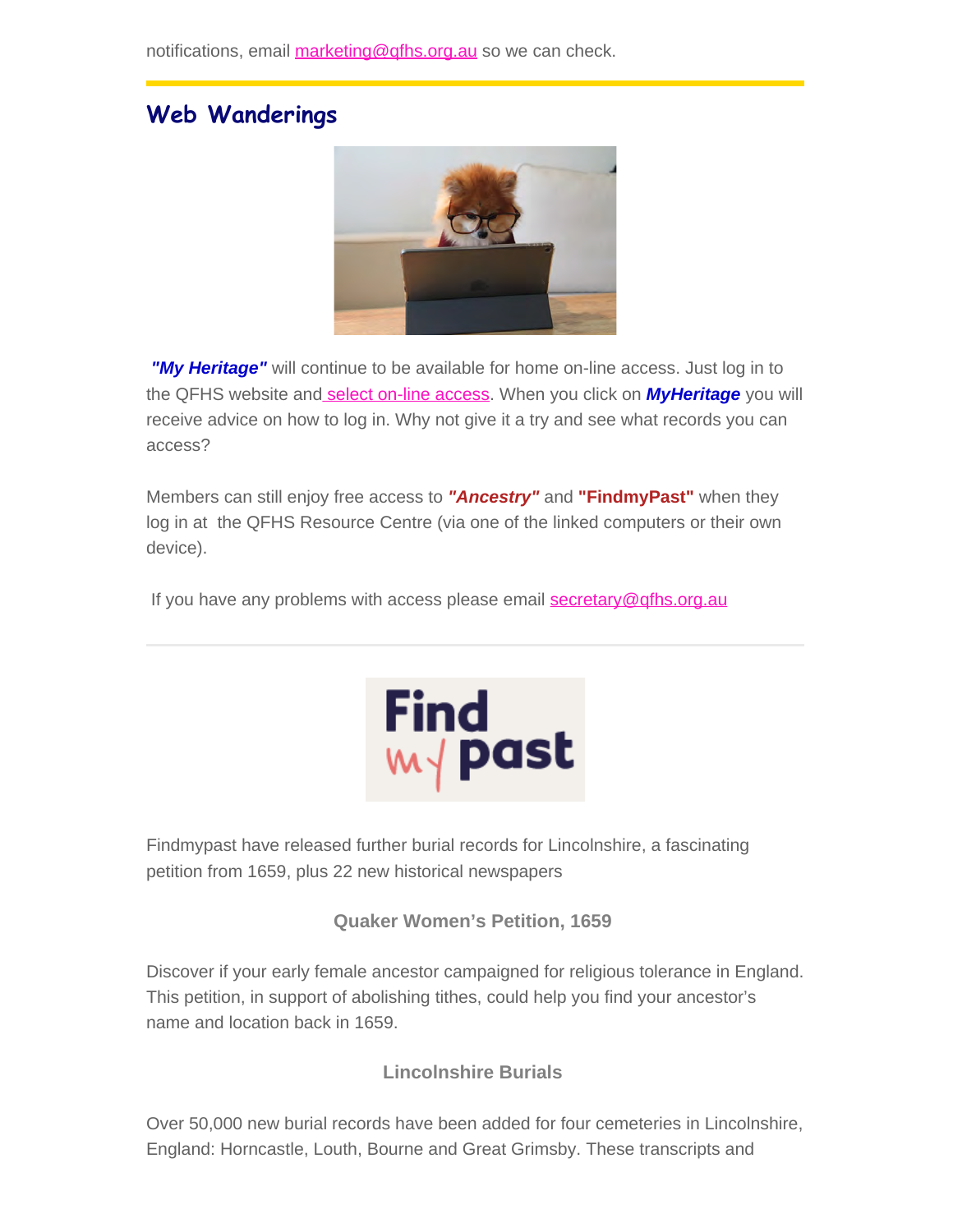original images give rich biographical detail, often including residence and marital status.

### **Online sites, Collections and Virtual Tours**

**In 2022 we will keep pursuing new free sites and useful resources to support you in your research.**

**Here are some suggestions for you to explore this month.**





## **Legacy family tree webinars - free 24 Webinar Marathon.**

*Legacy* is running their annual free 24 webinar marathon from **7-8 April**. There will be 24 presentations and the recordings will be available for a week after the marathon for people that register. This is a great opportunity to listen to some outstanding presenters including Cyndi Ingle, Bruce Durie, Janet Few and Judy Russell.

You can view a list of topics and register [here.](https://familytreewebinars.com/upcoming-webinars/?category=24&list_view=true&multiple=true)

Thanks to Hilary Mackenzie for letting us know.



## **March is Irish heritage month**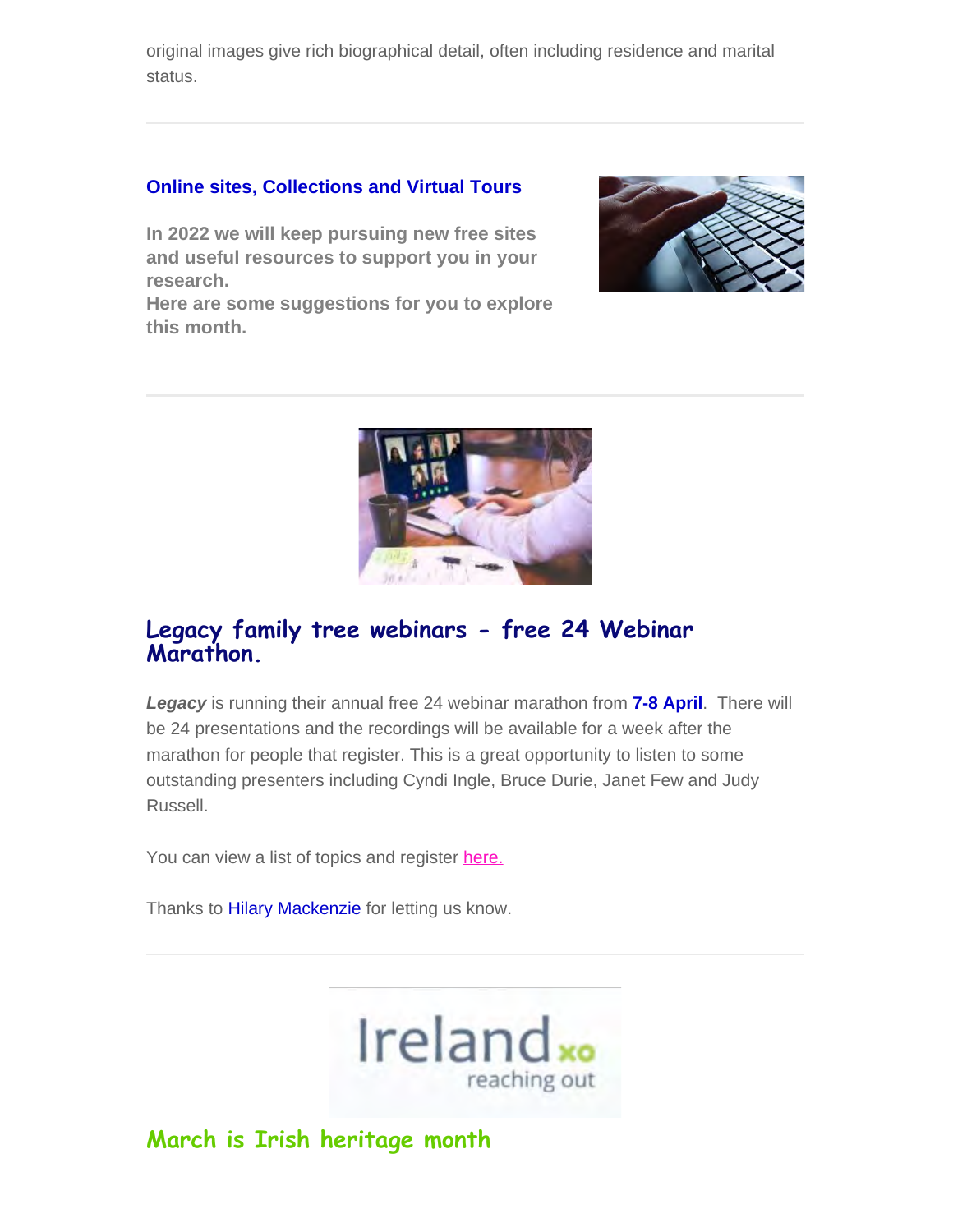Did you know the Civil Records have just been updated.

An additional year of historic Births, Marriages and Deaths are now available to view on the Irish Genealogy website.

# [Free Genealogy Resource - 1901 & 1911 Irish Census](https://irelandxo.com/ireland-xo/news/how-research-irish-census-1911-1901-and-earlier)

The Irish Census records are a valuable resource for Irish family history research. Even with the loss of earlier Census records, the 1901 and 1911 returns give a clear snapshot of Irish inhabitants, household by household.

The Census are completely free to access and can be searched by name, location, and age, as well as by using more advanced search options. Once you have located your ancestors, you can even see their handwriting, as the original Census returns are available to view!



There's always something new and interesting out there ! Thanks to Char Sale for sharing these fascinating websites.

People who lived/worked in China from 1850s to 1940s <https://www.chinafamilies.net/>

Lost hospitals of London <https://ezitis.myzen.co.uk/>

Almshouses of London (incomplete but being added to) <https://ezitis.myzen.co.uk/alphabeticallistalms.html> .

# **Online Journals**

#### **The following electronic journals have been recently added to our collection.**

You can access the full list of online journals by going to the QFHS Website and clicking on the Resources tab. From the drop down list click on electronic journals.

**Note: you need to be logged in to the QFHS Website to access these resources.**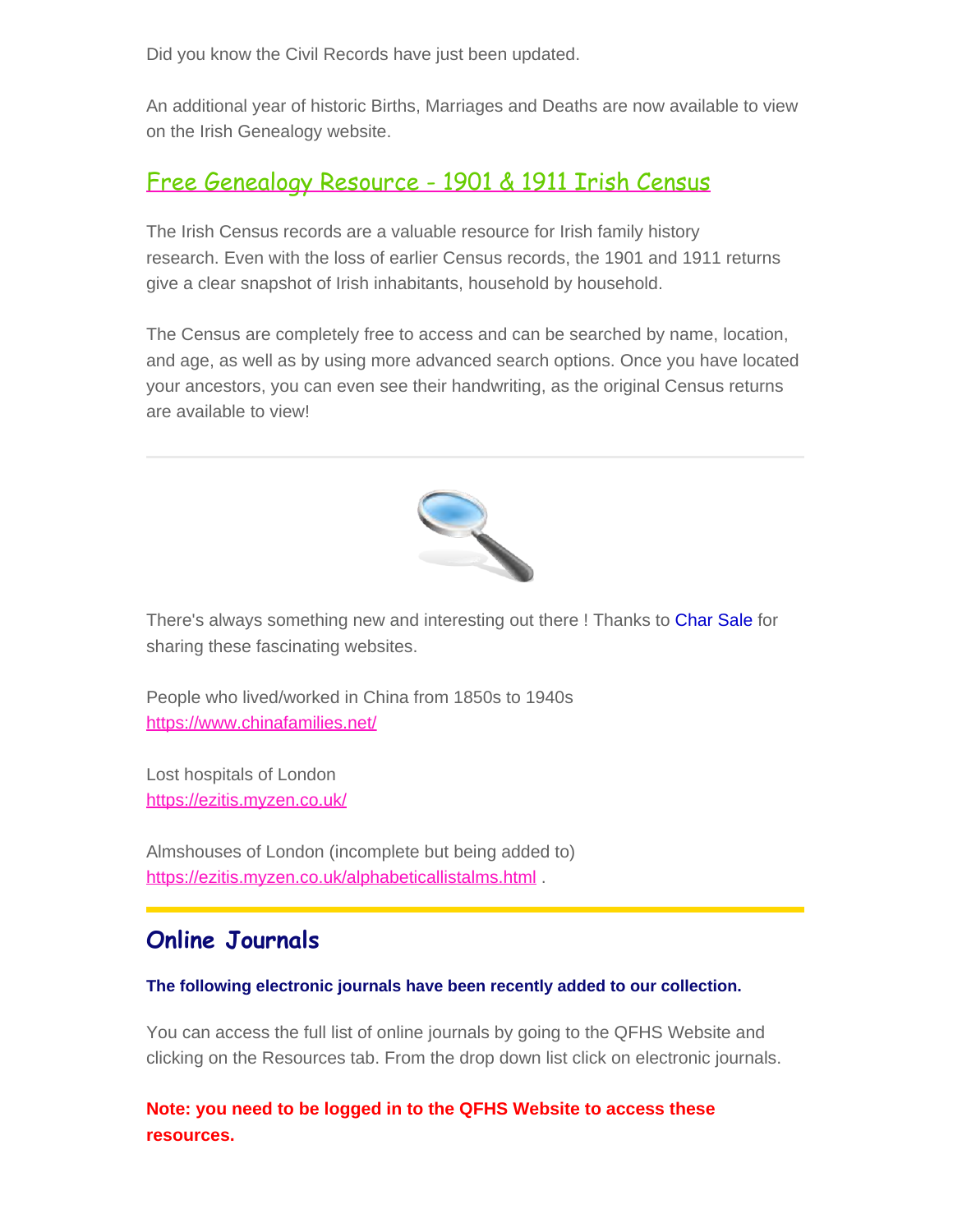- Argyle Bulletin No 91 2022
- CQ Genie Ologist No 142 2022
- Crier 2021 12
- Descent Vol 49 4 2019
- Essex Family Historian 174 2021
- Genie Allergy 105 2022
- Lanarkshire Journal No 78 2022
- Narre Warren District FHG Issue 130 2021
- Yorks Family Historian Vol 46 2 2020
- Aberdeen NE Scotland FHS No 161 2021
- Aberdeen NE Scotland FHS No 162 2022
- Hawkesbury Crier 2020 12
- Hawkesbury Crier 2021 06
- Hertfordshire People No 160 2022
- Lithgow District FHS Vol 36 3 2022
- Peninsula Past Times 165 2022
- RHSQ Bulletin 871 2022
- Suffolk Roots 47 4 2022

## **General items of interest**



## **Members Tips and Discoveries**

Thanks to our members for sharing their finds this year. You're welcome to let us know about any interesting discoveries or learnings. Just email [snippets@qfhs.org.au](mailto:snippets@qfhs.org.au)



Brisbane History Group Annual General Meeting and *It's time ... or was it?* seminar had to be postponed at the last minute on 26 February owing to the weather.

The event has been rescheduled for **26 March 2022** at the same venue, the **GT125**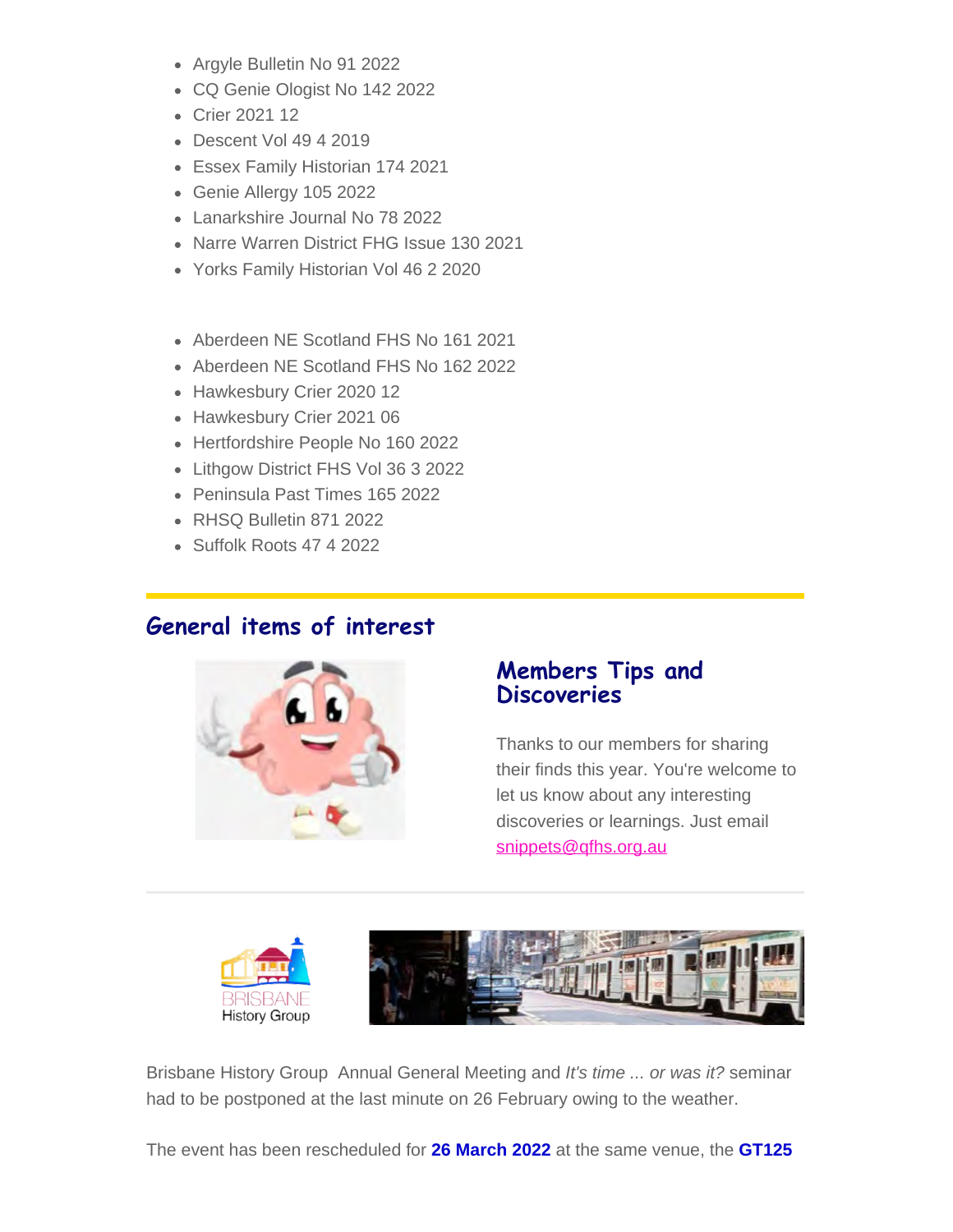**Theatre, St Joseph's College, Gregory Terrace**.

**Registration will be at 12.30 pm** and the **AGM will start at 1.00 pm**.

If you have not previously booked and now wish to do so, please contact Andrew at 0421 344 503 or send an email to **[brisbanehistoryevents@gmail.com.](mailto:brisbanehistoryevents@gmail.com)** 



# **Royal Historical Society of Queensland**

# **An Historical Overview of the Queensland Ambulance**

**Wednesday April 13 12:30 pm - 1:30 pm Commissariat Store Museum 115 William St Brisbane**

**Further information and bookings check** [here](https://queenslandhistory.org/events/an-historical-overview-of-the-queensland-ambulance/)

# **Enoggera & Districts Historical Society Inc 2022 Annual General Meeting**

**Sunday, 27 March 2022 commencing at 3pm (Hall open from 2pm with a display and refreshments) Venue: Enoggera Memorial Hall, 36 Trundle Street**

Enquiries can be directed to **0475 353 550**

**Books - News and Reviews**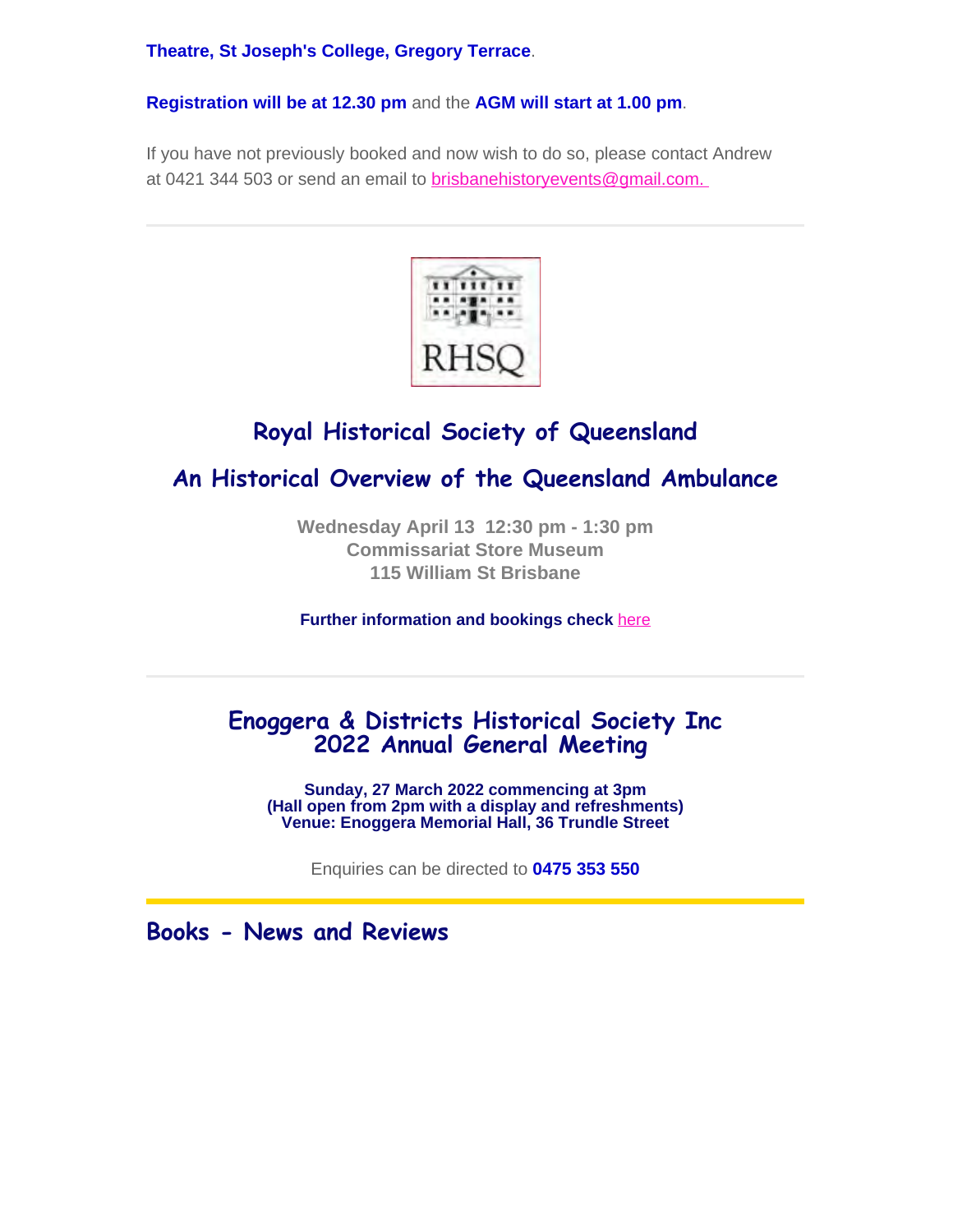

# [Podcast review-Tell me a Shipwreck-ABC 2010](http:// https//www.abc.net.au/radionational/programs/archived/hindsight/tell-me-a-shipwreck/3121764 )

*I listened to this one and enjoyed it. I was amazed how much had gone in to the production, and that the play/podcast came before the book-"This Barren Rock"-by the same writer/author Sylvie Haisman.*

*Some of the survivors settled in Australia, and some of their reminiscences show how versions of the same event can vary. Much more on the shipwreck can be found on Trove and by searching the internet. The hypothesis of Mrs Wordsworth's son that his mother did not suffer from rheumatism while on the island and that noone caught cold was because of the ammonia in the guano-covered soil. A list of the passengers and crew can be found [here](http://nzetc.victoria.ac.nz/tm/scholarly/tei-Bre02Whit-t1-body-d2-d1-d1.html)*

Thanks to Nancy Edwards for this review.

# *Maryborough Family Heritage Society*

New Immigration Shipping books will be produced this year to mark the 140th Anniversary of the arrival of Immigrant Ships:

> **Scottish Admiral Scottish Wizard Silver Eagle Western Monarch**

If you have ancestors who arrived on any of the above ships, please contact the society.

Any photos or stories about the families and their lives in the new country would be greatly appreciated, they would be included in new or updated books which will be available in the last quarter of 2022.

> **Maryborough Family Heritage Institute Inc. PO Box 913 Maryborough QLD 4650 Tel No. 07 4123 1620**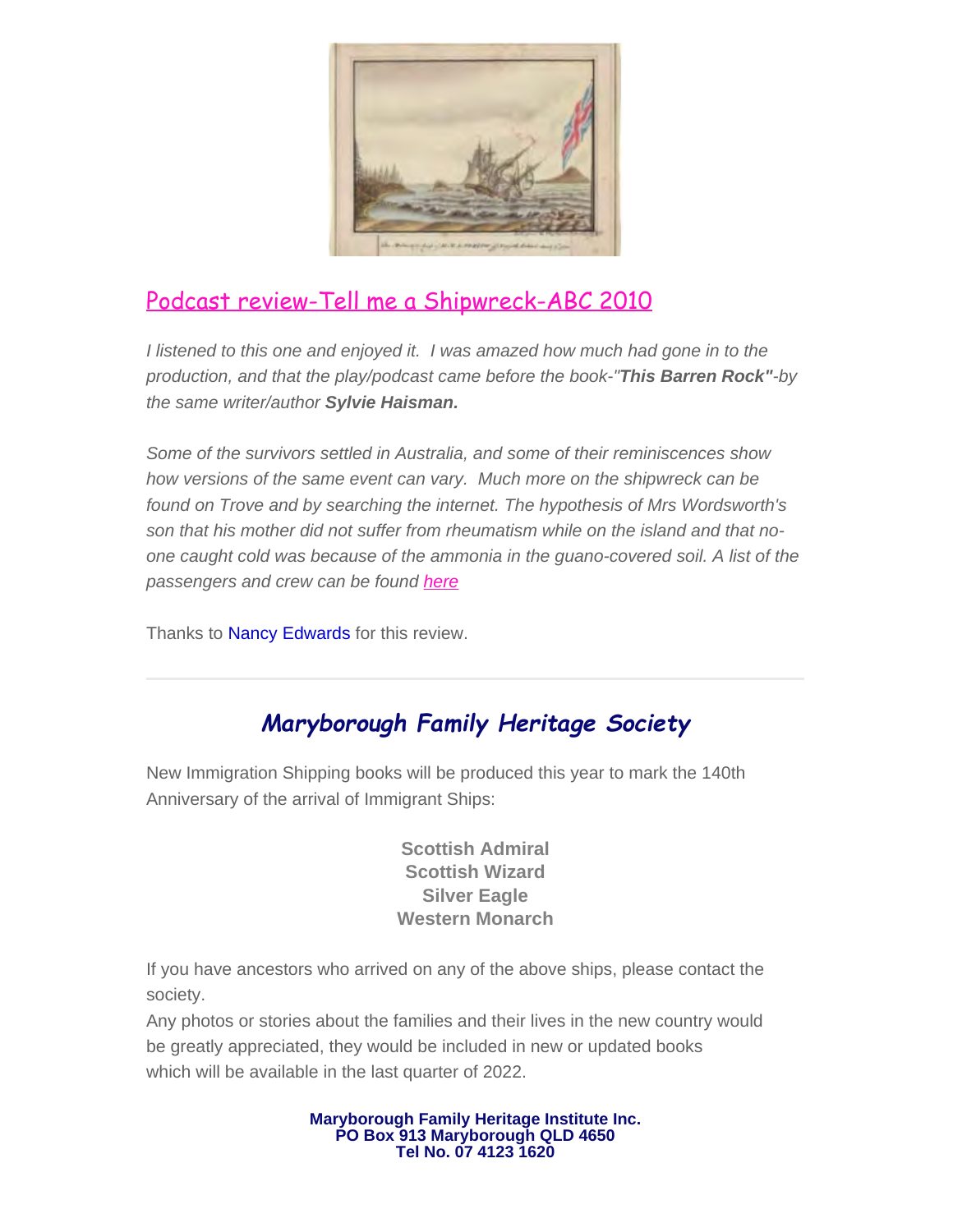

*Flyleaf Press* has a special offer for members of Queensland Family History Society on this new e-book entitled 'Sources for Irish Family History 2021'. They are offering a 25% discount on this title (usually €18, now €13.50) until 31 March.

**The title is a listing or bibliography of 6,500 books, articles and library sources on 2,500 Irish families dealing with aspects of a particular family's activities, history or pedigree.**

These sources have been collected from local history journals, genealogy magazines, library catalogues and published book lists.

Further information on this title can be found in their blog pag[e here](https://www.ancestornetwork.ie/new-e-book-sources-for-irish-family-history-2021/)

To order, go to: <https://www.ancestornetwork.ie/product/sources-2021/> and enter the discount code *QFHS* when prompted.

**Note**: it is only available as an e-book.

**Is there a book that has delivered an important breakthrough in your family history research or perhaps one that has provided fresh insights and directions? Why not write up a short review that we can share with other members?**

Contact [snippets@qfhs.org](mailto:snippets@qfhs.org.au).au to discuss your review.



# **Acknowledgements**

We would like to thank all those who have taken time out to send items of interest to